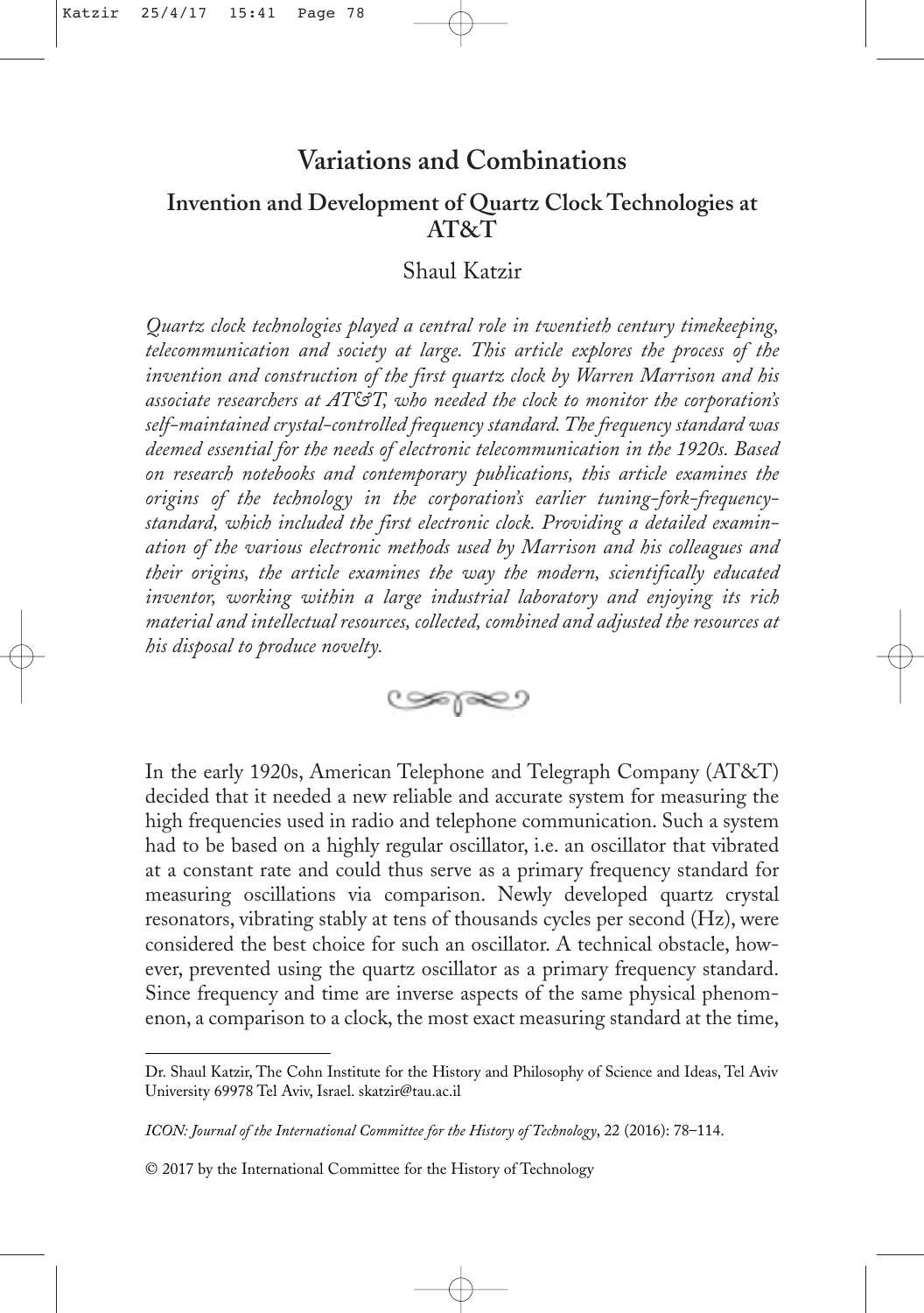was deemed necessary to assure the stability of the frequency standard. To compare its oscillations to a timekeeper, one had to connect the crystal resonator to a clock mechanism, thereby fabricating a quartz clock. Yet since no clock mechanism could be driven by such a high frequency oscillation, the quartz resonator could not be used as a primary frequency standard so long as there was no method to produce a vibration whose frequency was an exact known fraction of the crystal's frequency. To solve the problem of contriving a method for dividing high frequency oscillations, managers at AT&T's research branch, set the task to a group of their researchers headed by Warren Marrison. Over a period of more than two years, Marrison and his team employed, modified and combined state-of-the-art electronic methods and devices using scientific and technological knowledge to reach a useful technique that enabled them to construct the first quartz clock, a technology which revolutionized timekeeping.

Marrison and his collaborators worked in the most important place for technological innovation of their time: the industrial research laboratory. In the aftermath of the First World War, if not earlier, the corporate laboratories replaced independent inventors as the main source of innovation and as the public symbol for advanced technology. 'Research and development, began to replace "invention" in everyday language'.1 Independent inventors could follow opportunities to choose problems that suited their knowledge, skill and invention style. Industrial researchers like Marrison hardly enjoyed similar freedom.2 Their supervisors assigned them problems primarily according to the needs defined by the corporation and only secondarily according to the knowledge and expertise of the researchers.

The industrial laboratory confined its researchers, but at the same time, it put richer social, intellectual and material resources at their disposal, which led to modified methods of invention. The most famous of the new tools at industrial researcher's disposal was scientific research in relation to technological questions. It led among other things to improved incandescent lamps, vacuum tubes and to the transistor. Still, most research and development in industrial laboratories did not include the scientific exploration of natural phenomena. Inventions like the frequency divider arose from the combination and modification of known methods, devices and ideas, rather than from new findings. Principal among the methods and devices in use at the AT&T laboratories were methods of vacuum tube electronics.

The strategy of varying and combining extant techniques was nothing new. It was common also among independent inventors,<sup>3</sup> but the larger and richer research laboratory provided better means for its implementation. The present article examines the process of invention within industrial research laboratories by exploring the cognitive and experimental steps that enabled a group of AT&T's researchers to solve an important technological problem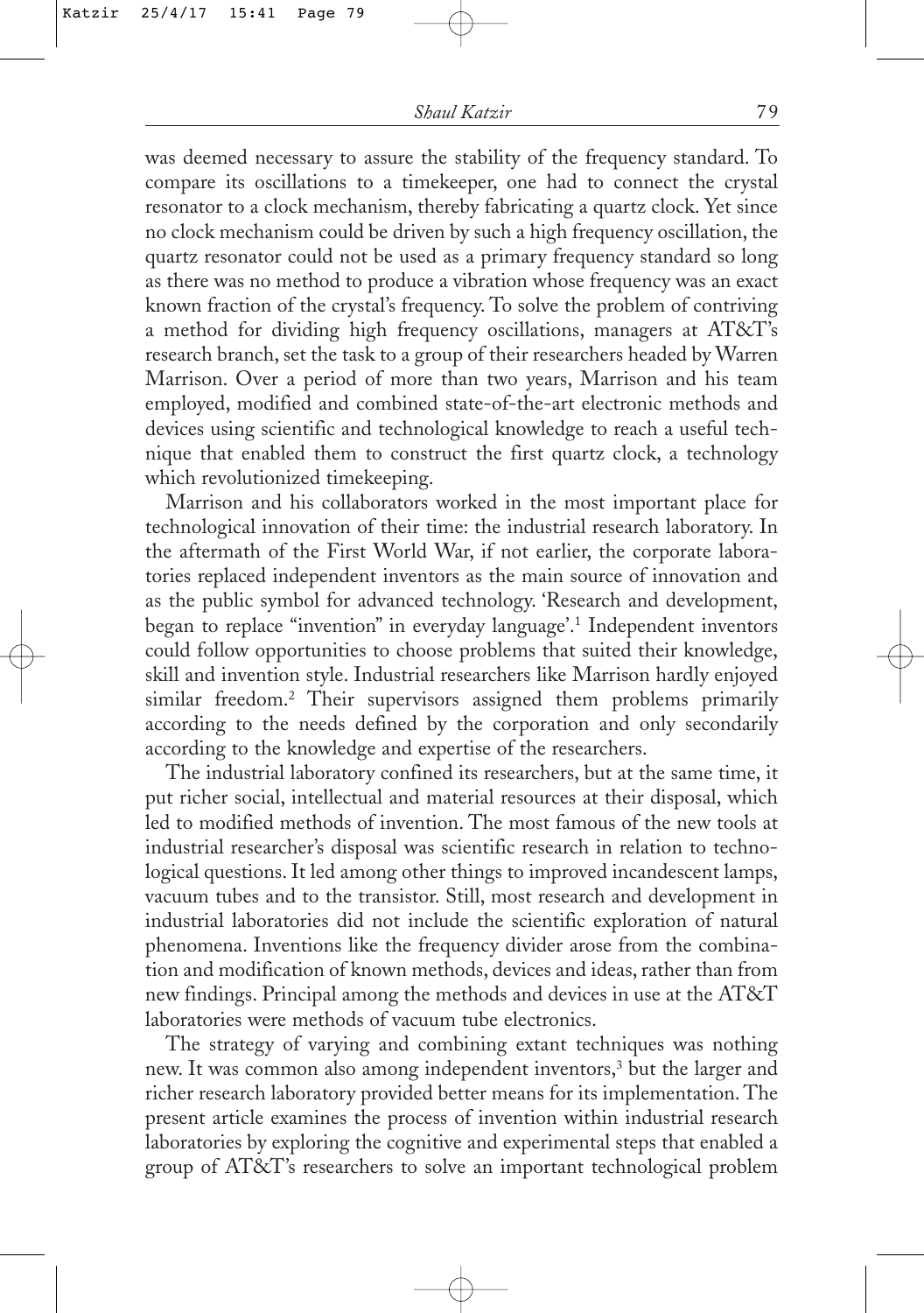assigned to them. It focuses on the way modern, scientifically educated inventors working within a large industrial laboratory collected, combined and adjusted the rich resources at their disposal to produce novelty.

New electronic methods of radio and multiplex telephony required high accuracy in frequency determination, levels of accuracy unprecedented in technology up to that point. Moreover, exact knowledge of frequencies became imperative for AT&T's monopolistic strategy of providing an 'interdependent, intercommunicating, universal system'. In practice, this 'universal system' was a highly complex network consisting of sub-systems using different devices and methods which required the ability to coordinate and transform messages from one device to the other. To control such a network, the corporation required a common standard for measuring the various electric oscillations in use, which ranged from hundreds to millions of hertz. Its research directors first adopted a frequency meter based on an electronically maintained tuning-fork as the basis for the company's frequency standard. The tuning-fork technique had been invented and developed by the French and the British in their research on improving radio communication for military needs during the First World War.4

The quartz oscillator was invented in 1921 and promised more regular vibrations and a simpler way to reach high frequencies than the tuning-fork method, but in order to use a quartz oscillator as a primary frequency standard, Marrison and his colleagues needed to invent a method to divide its frequency by about 50 to 100 times. Marrison's wasn't the only team working on the problem. A similar interest in coordinating wireless communication – for purposes of regulation rather than control – led British and Italian national laboratories to develop their own methods for dividing the frequency of quartz oscillators, which allowed the construction of clocks. Academic, commercial and military interests led three other groups in the United States, the Netherlands and Japan to develop frequency dividers that could be used to drive a quartz clock. These, however, lie beyond the scope of the present article.5

While the quartz clock thus emerged from the needs of electronic communication, it later transformed timekeeping and significantly contributed to the spread of 'clock discipline' in society at large. The quartz clock was the first to compete with and later exceed the accuracy of the pendulum clock, which had been improved for 250 years. From its beginnings as a laboratory device, the quartz clock ultimately reached virtually everyone in the affluent world. Today, its precision accompanies and shapes daily life in clocks of many forms, mobile phones and virtually any electronic gadget. Moreover, quartz clock technology allowed broadcasting to expand and allowed therefore for the distribution of precise time signals by radio. Consequently, the knowledge of precise time became central to an increasing number of activities.<sup>6</sup>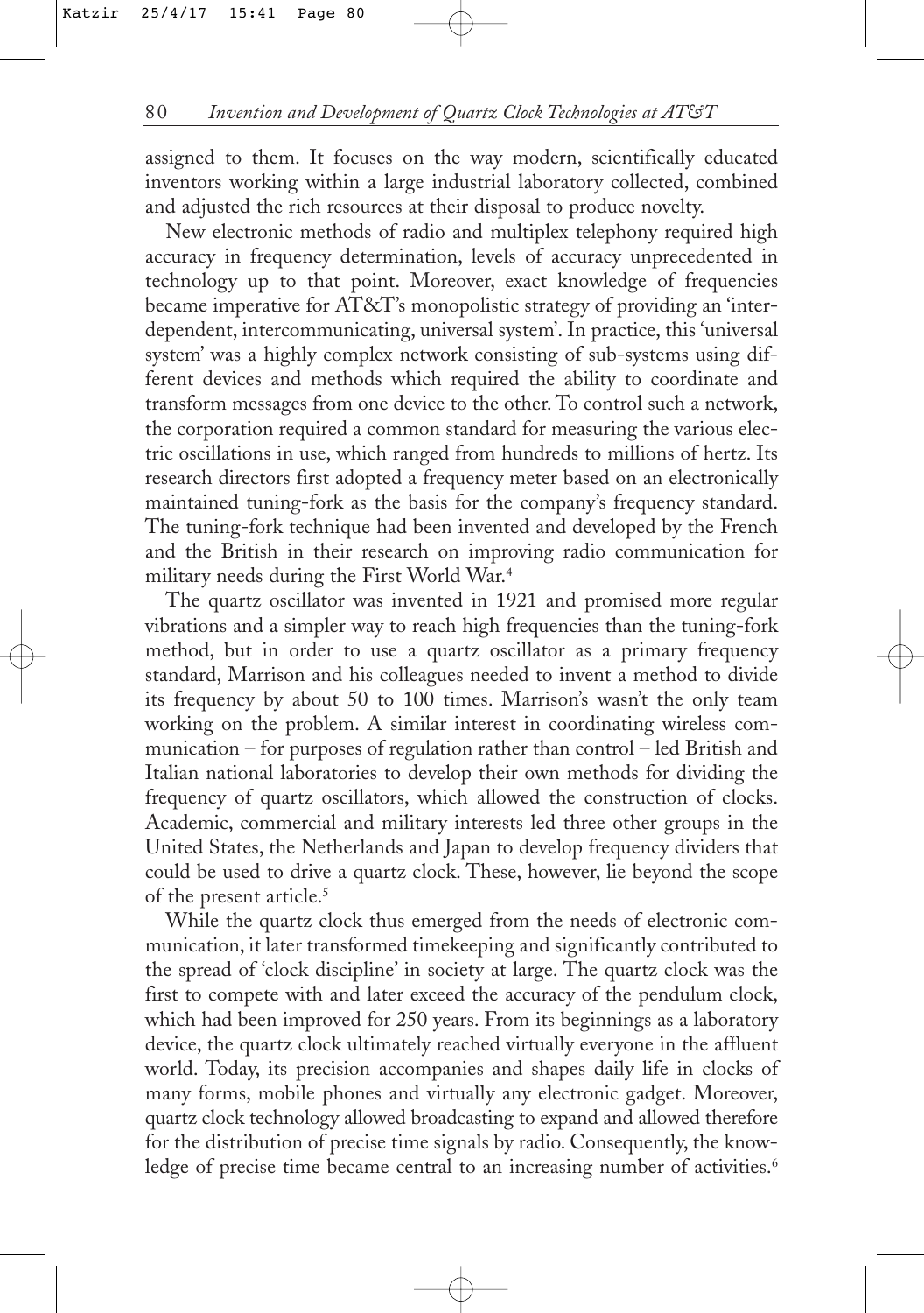While the present technical history of the quartz clock at AT&T does not explain the broad consequences that the new technology had, it is needed for understanding the process by which modern technology is developed.

In developing its frequency measuring and standard system, AT&T built on advancements in the field made during the First World War. Its researchers first modified the tuning-fork-based system for the corporation's needs. This system served as a starting point and a model for its later quartz standard. The first, shorter, part of the present article, therefore, discusses the research at AT&T on the tuning-fork frequency standard. Walter Cady's 1921 invention of a method for controlling the frequency of electronic circuits by the steady vibrations of piezoelectric quartz resonators transformed the field. By late 1924, AT&T deemed the new technology to be a viable and superior alternative for the tuning-fork standard, and Marrison's team was tasked with driving a clock mechanism with a quartz oscillator. The second part of the article discusses Marrison's various suggestions for dividing the high frequency of the quartz resonator, the construction of the full quartzbased frequency standard of AT&T, and the steps made to improve its exactitude.

### **THE TUNING-FORK STANDARD**

In early 1921, managers at AT&T concluded that 'refinements of [the] methods [of electrical communication] have reached a point where it is imperative that determinations of the frequency of any . . . alternating currents may be made with an accuracy considerably higher than has been possible hitherto'.7 These refinements followed the introduction of the triode, an electronic vacuum tube with three electrodes, the central device beyond radio and electronics in general before the advent of the transistor in the 1950s. Resembling an incandescent lamp, the glass surface of an electronic vacuum tube encloses a space of low-density air ('vacuum') and two or more electrodes: cathode that emitted electrons, anode that absorbed them, and in the case of a triode a 'grid' that enhanced or obstructed electric current ('discharge') according to the relation between its electric potential and that of the cathode. Invented by Lee de Forest for receiving radio signal in 1906, in 1912 a few individuals found ways to utilize the triode for amplifying electric signals and as an oscillator for emitting electromagnetic waves. AT&T bought rights for using the tube as an amplifier, which it needed for long-distance telephone, and embarked on a research and development project for its improvement. As an oscillator the triode turned out to be highly efficient for transmitting continuous radio waves, allowing wireless transmission of voice and music. Attracting expanding attention shortly before the war, the improvement of triodes and their circuits for amplification and oscil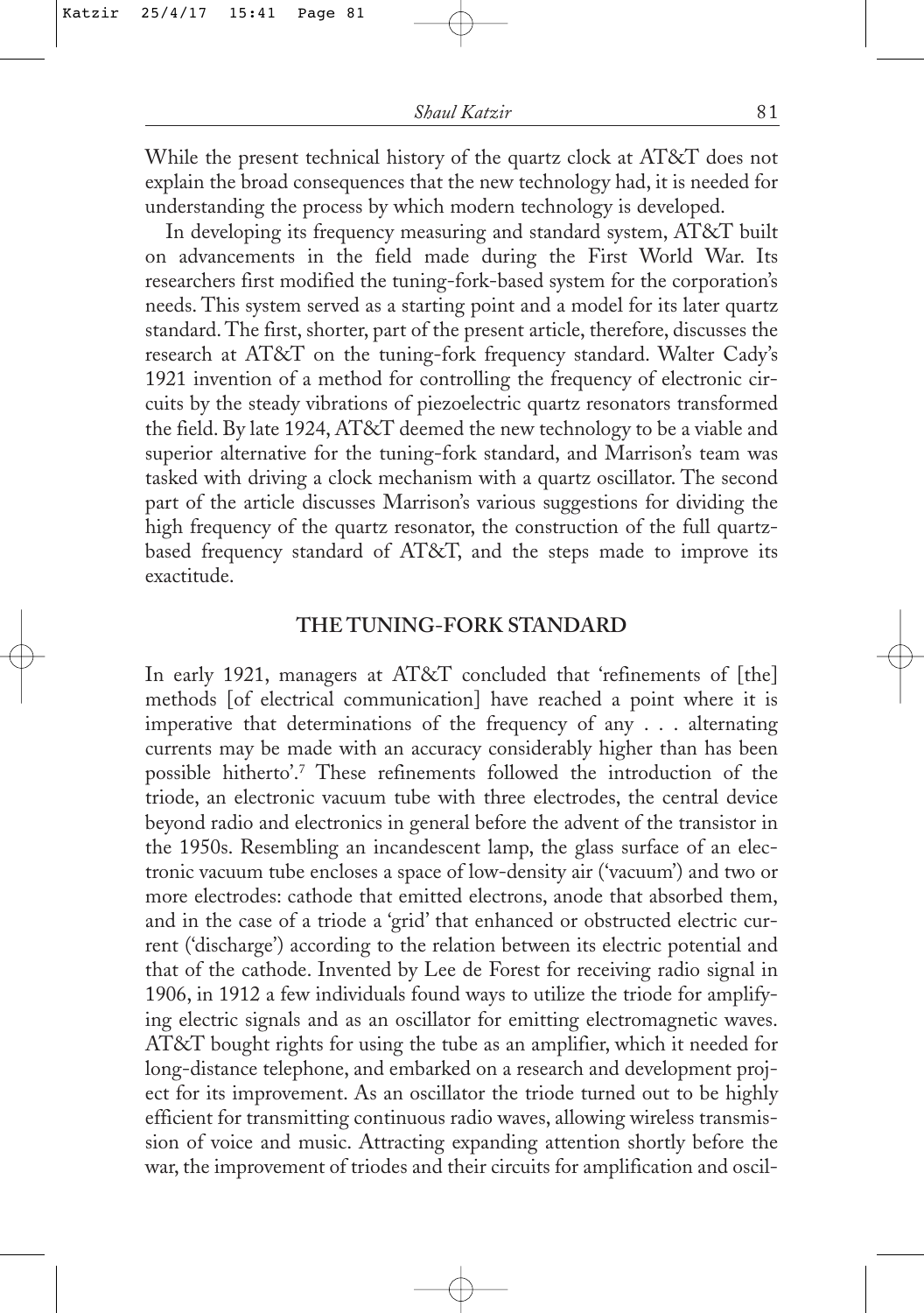lation received larger human and material resources during WWI, becoming the central component of the expanding radio communication, which was suggested also as a complement for the wire telephone network.<sup>8</sup>

For connecting new wireless radio-telephony systems to the older wired system, and for sending multiple calls on the same cable (see below), AT&T needed a better method to measure frequency. Its technical heads envisioned a new accurate and reliable frequency standard that would 'cover the entire range between a few cycles per second and several million', and whose 'absolute value . . . is known to one part in 100,000'. They considered this aim feasible due to the development of the tuning-fork-based method for frequency measurement during the First World War and its aftermath. The tuning-fork method promised more stable oscillations and thus more accurate frequency measurement than those using a resistor, coil and capacitor (RLC) circuit. In the new method, electromagnets (i.e. coils) connected to a triode RLC circuit generated vibrations of a magnetized tuning-fork. The tuningfork, which vibrated at its resonant (natural) frequency, produces an alternating electromagnetic field, which under suitable conditions forced the electronic circuit to oscillate at the same frequency. Made for acoustics, tuning-forks oscillated at frequencies considerably lower than those used for radio. To use a tuning fork for measuring high frequencies, therefore, the French physicists Henri Abraham and Eugène Bloch, employed another device that they invented during the war: the multivibrator. Consisting of two tubes in which the the grid of each was connected to the anode of the other through a capacitor, manually tuned by comparing its oscillations with that of a tuning-fork circuit, the multivibrator generated oscillations at exact integral multiplications of the tuning-fork's frequency. Following the way that the oscillations appeared (and were heard) in acoustics, researchers on periodic phenomena dubbed such oscillations 'harmonics'.

The task of constructing a measurement standard for AT&T was assigned to a group headed by Joseph Warren Horton,<sup>9</sup> at the research branch of  $AT&T$  – then a part of the engineering department of Western Electric.<sup>10</sup> From 1925, the research branch merged with a few smaller units, formerly belonging to other arms of the corporation (also referred as 'the Bell system'), to become Bell Telephone Laboratories. 'Bell Labs', officially an independent company, was however still totally owned by AT&T. The organizational changes did not affect the researchers, like Horton and his associates, already working at the Manhattan offices of the former research branch.

Born in 1889, Horton joined Western Electric in 1916, after studying physics and chemistry at MIT. When the United States joined the First World War, Horton left for the Navy underwater laboratory in Nahant, Massachusetts. He regarded that period as part of his education because he worked with notable scientists from General Electric and AT&T. After the war, he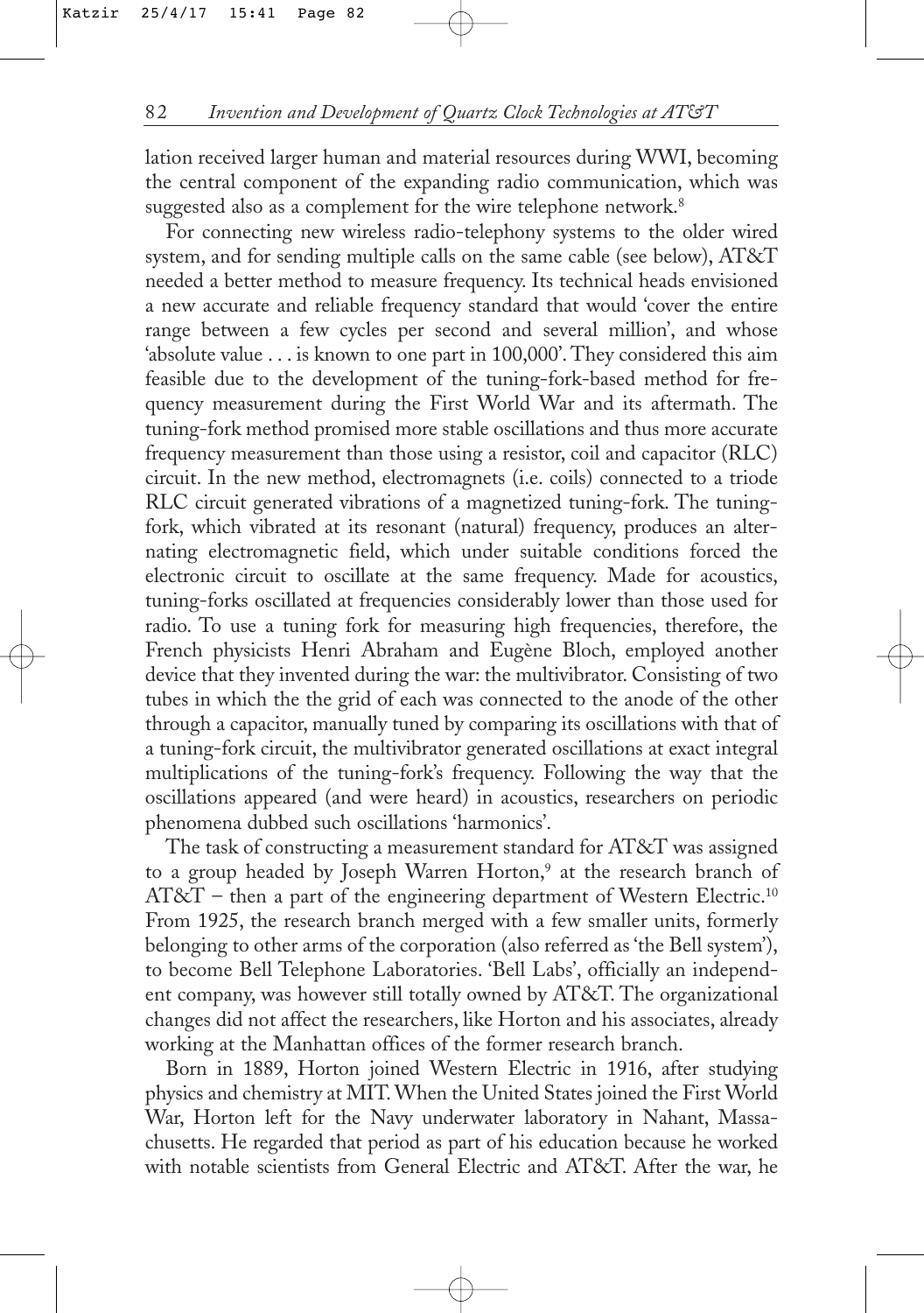returned to the research department of AT&T to work on advanced problems in electrical communication. 'Almost the only problem which was wholly under [his] control while at Bell Labs had to do with the measurement of frequency.' 'In general, these problems [on which he worked at AT&T] called for the utilization of existing knowledge rather than for the acquisition of new knowledge.'11 Still, important parts of this knowledge had been recently acquired, if mostly by researchers outside the Bell system. By December 1922, Horton headed a group of twenty-five employees, most of them probably with a first degree in physics or engineering, divided into four subgroups, one of them under his direct responsibility. Only one or two of the smaller groups under Horton worked on frequency standards. Norman H. Ricker, a fresh PhD in physics, headed one of these groups from summer 1921 to his departure from AT&T at the beginning of 1923. A young subordinate who had already worked on tuning-fork standards, Warren Marrison, succeeded Ricker.

Born in 1896, Marrison had earned a BSc in 'engineering physics' and used his experience as a radio amateur in the services of the Air Force of his native Canada, before working at Western Electric for the summer of 1920. In September 1920, he registered for graduate studies in physics and mathematics at Harvard, where he chose courses on a subject of much interest for AT&T: electric oscillations and their applications to radio. After he had attained a Master's degree, he returned to AT&T in September 1921.12 Eight months later, he joined the study of tuning forks, continuing the experimental work of one J. C. Davidson who had left the group. The quite easy replacement of one researcher by another is a mark of the team approach of the group and AT&T's laboratory in general. Although individuals often worked alone, or with one assistant or co-worker, the research was ultimately teamwork. Problems and questions were discussed in both official and informal meetings and questions were allocated from one individual and even from one unit to another.<sup>13</sup>

When Horton returned to Western Electric, he developed a means for transmitting multiple messages on a single cable simultaneously, which was known as multiplex telephony (or telegraphy). The financial benefits of being able to send multiple messages down a single line were obvious, as it would obviate the need for the multiplication of expensive copper wires. As the largest telephone company in the world, with a monopoly in inter-city lines, AT&T had high stakes in the development of a multiplexer. In the version on which Horton worked, a regular electric current produced by a telephone transmitter was added to an electric oscillation of a higher frequency through a triode in a process called modulation. At the receiving end of the call, a similar circuit 'demodulated' the current and yielded the original wave. Both the transmitter and receiver needed to agree on the frequency of the oscillator, which set the frequency range of the transmission.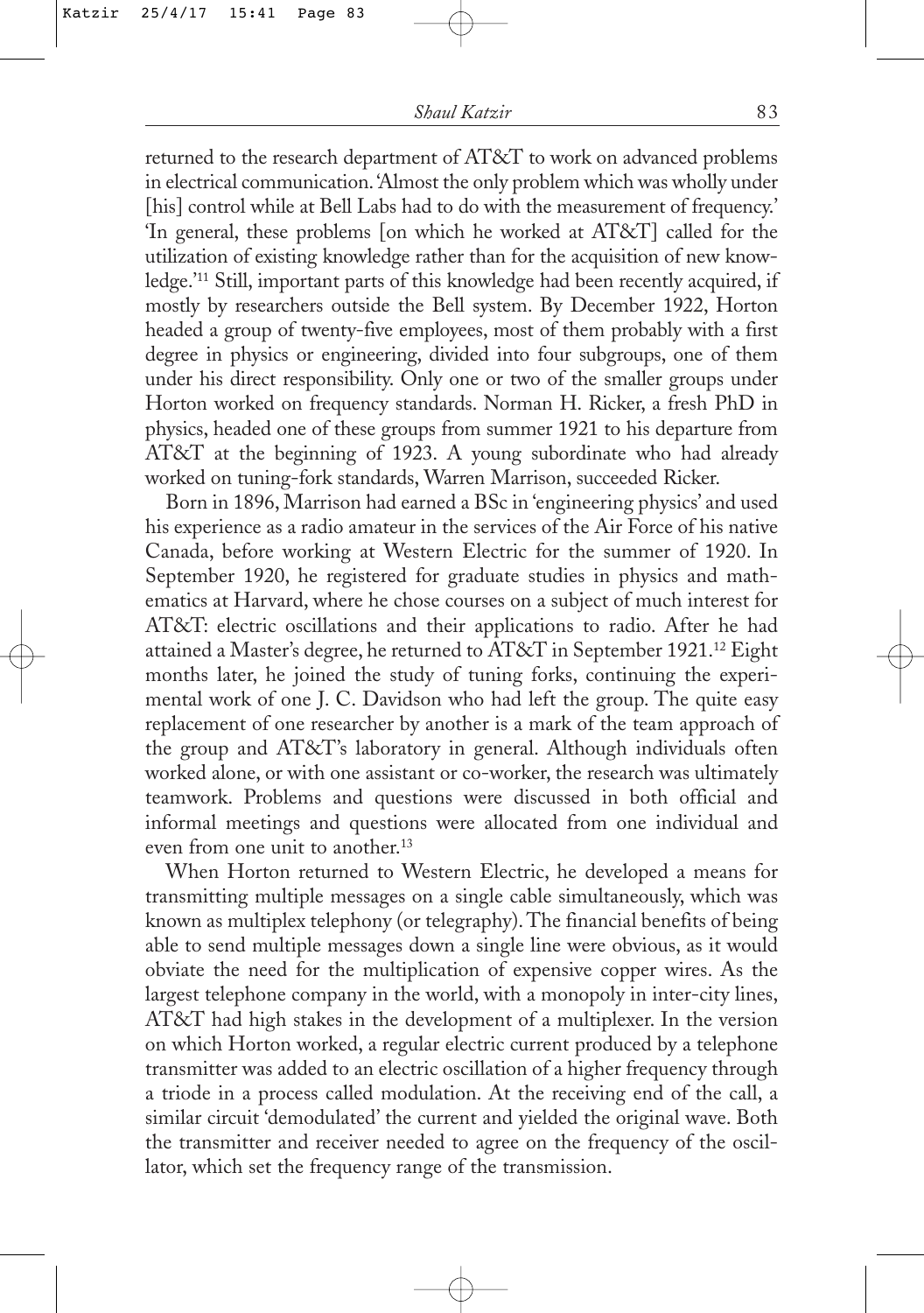While the principles of multiplexing were well-known at the time, a few technical difficulties hampered its swift introduction into use. The production of many known frequencies from a basic frequency was one of the technological challenges of multiplexing. In 1920, Horton suggested a way to produce 'any required harmonic frequency wave, or a series of such waves from a given sine wave of fundamental frequency'. His scheme enabled the combination of circuits of different frequencies that are integer multiples of a basic frequency to reach any integer multiplication of the original. This work provided him resources for developing Western Electric's frequency standard, and probably contributed to his appointment as head of its development.<sup>14</sup>

During 1921–1923, Horton's group developed a compound system that would serve as a frequency standard for any radio wavelength used by AT&T. The system followed earlier systems for measuring radio frequencies like that of Abraham and Bloch with a few significant changes and additions. It included an electronic-tube-maintained tuning-fork that provided a fundamental exact frequency, a 'harmonic generator' for multiplying this frequency and modulators to reach intermediate frequencies between the values produced by the harmonic generators. Since AT&T required a means to measure frequencies to within one hundred hertz, the group chose a tuningfork with that natural resonance instead of the tuning-forks used by other groups, which resonated at approximately one thousand hertz. It also decided to design a new more complex harmonic generator to multiply the basic tuning-fork frequency, in place of Abraham and Bloch's multivibrator. This harmonic generator (also called a 'harmonic producer') multiplied the basic standard frequency to its tenth harmonic, which went into a second generator and into a third reaching one hundred thousand hertz. Electronic circuits oscillated at each of these frequencies (in the later working system its exact frequency could be tuned by a variable circuit). 'Balance modulators' produced oscillations whose frequencies were the additions and subtractions of the incoming frequencies. The scheme was similar to the one suggested by Horton in 1920 for multiplex telephony, showing the similarity between the projects on multiplexing and frequency standards. Individual balance modulators had already been used for telephony in the Bell system. The modulators allowed the system to generate any intermediate frequency that is an integer multiple of the fundamental 100Hz.15 The resulting oscillation could be compared to and thus could measure the frequencies of other oscillations. The system also included an ingredient of quality-control  $-$  a method of comparing the basic frequency standard to a more reliable and known standard, i.e. a pendulum clock.

Horton's group developed the individual components of its system of frequency standards mostly in parallel to each other. Apparently, the electronically driven tuning-fork was the earliest piece of the circuit to work;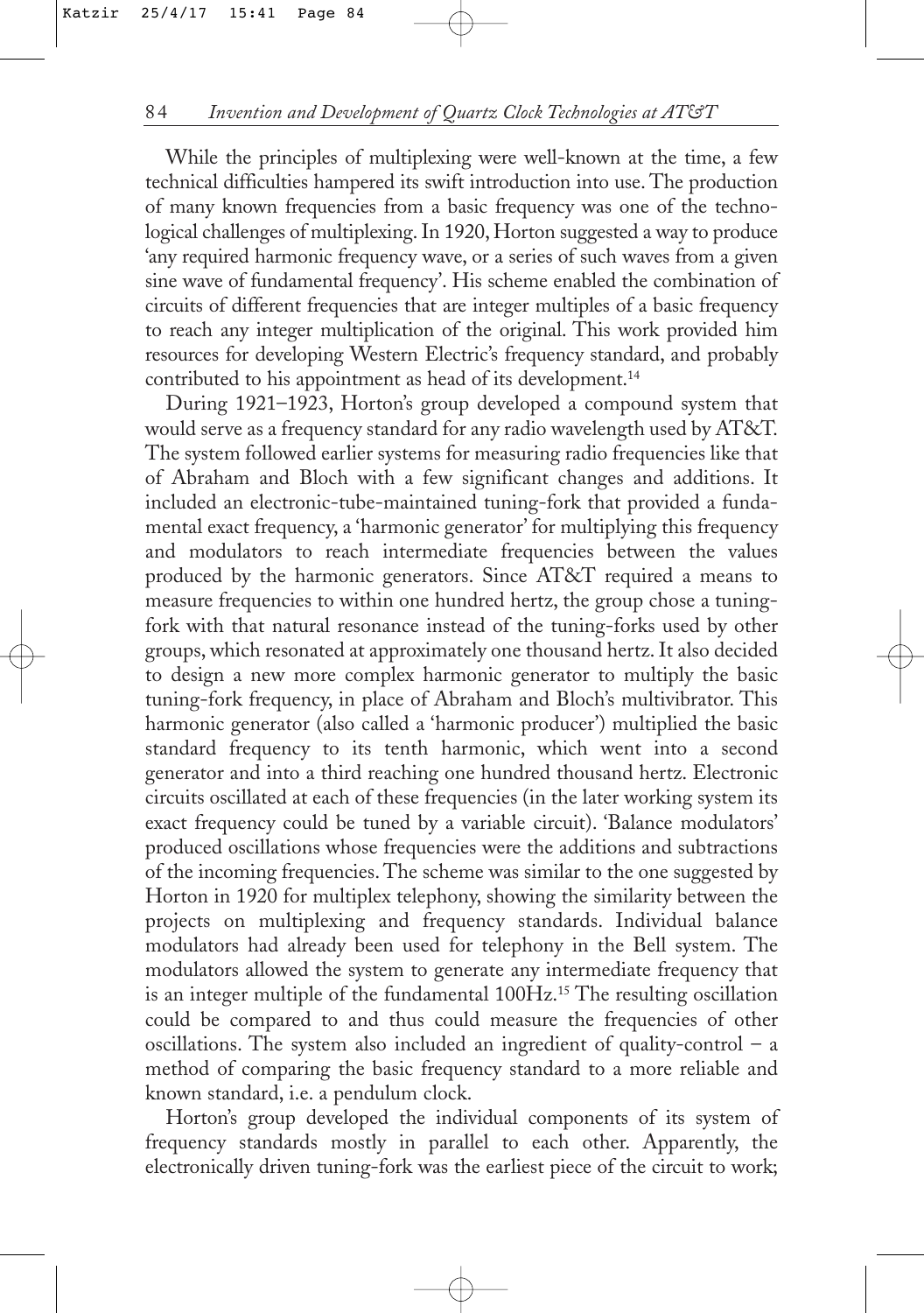the group had used it already before June 1921. A few of the group's members continued to improve it until the spring of 1922. In its design they relied directly on the suggestion of William Eccles in England and its improvement by E. Eckhardt et al. at the American Bureau of Standards. To prevent variations in its frequency, the Bell group kept the tuning-fork under constant temperature and pressure. The sensitivity of the tuning-fork's frequency to temperature change followed from elastic theory and had been established experimentally in the nineteenth century.16 The group at Bell thus used extant scientific knowledge and did not need to carry out its own research on the effect of temperature to recognize the need to prevent temperature variations. As Horton later remarked, his group did not engage in discovering new knowledge.17 It did examine the performance of its own tuning-forks and suggested improvements in their design. For example, it modified their shape and the location of the electromagnets that induce their vibration.<sup>18</sup>

Abraham and Bloch's use of the multivibrator to reach multiples of the tuning-fork frequency clearly inspired Horton's group to design an electronic method for generating harmonics. Horton probably knew also that David Dye at the British National Physical Laboratory (NPL) controlled the multivibrator's frequency by a tuning-fork circuit (which Abraham and Bloch had not done), even though the latter had not published the details of his method at the time.19 Still, the group chose a somewhat different approach to the problem of harmonic generation, an approach that shaped also its research on the frequency divider for the quartz clock. The Western Electric group looked for a system vibrating sinusoidally, while the multivibrator did not produce a sine oscillation. Moreover, the group sought a mechanism to ensure that the target circuit vibrated exactly at a harmonic of the tuning-fork.To this end, the members of the group devised a way to enforce the vibrations of the target circuit using a cue from the source: a tuning-fork circuit.

In July 1921, Ricker put forward the basic principles of the harmonic producer that the group adopted. In Ricker's method, a triode circuit  $(V_1$  in Figure 1) coupled to a circuit that oscillated at the input frequency through an inductive coil, was arranged so as to allow a passage of electric current at only a small fraction of the incoming period (when the voltage in the grid was higher than a particular threshold). Thus it produced brief intervals of electric current at the frequency of the input oscillation. This brief current induced an electric current through the inductive coils (T<sub>2</sub>) in a second RLC circuit  $(L_1C_1)^{20}$  Like a hammer on a piano string, the brief current induced voltage generated a continuous oscillation in the  $\mathrm{L_i}\mathrm{C}_1$  circuit. This circuit oscillated in one of its own natural frequencies, as determined by its coils, condenser and resistor, in the same way as the natural frequency of a string is determined by its width and length. Unlike a piano hammer, however, the input circuit induced voltage in exact periods, forcing the more flexible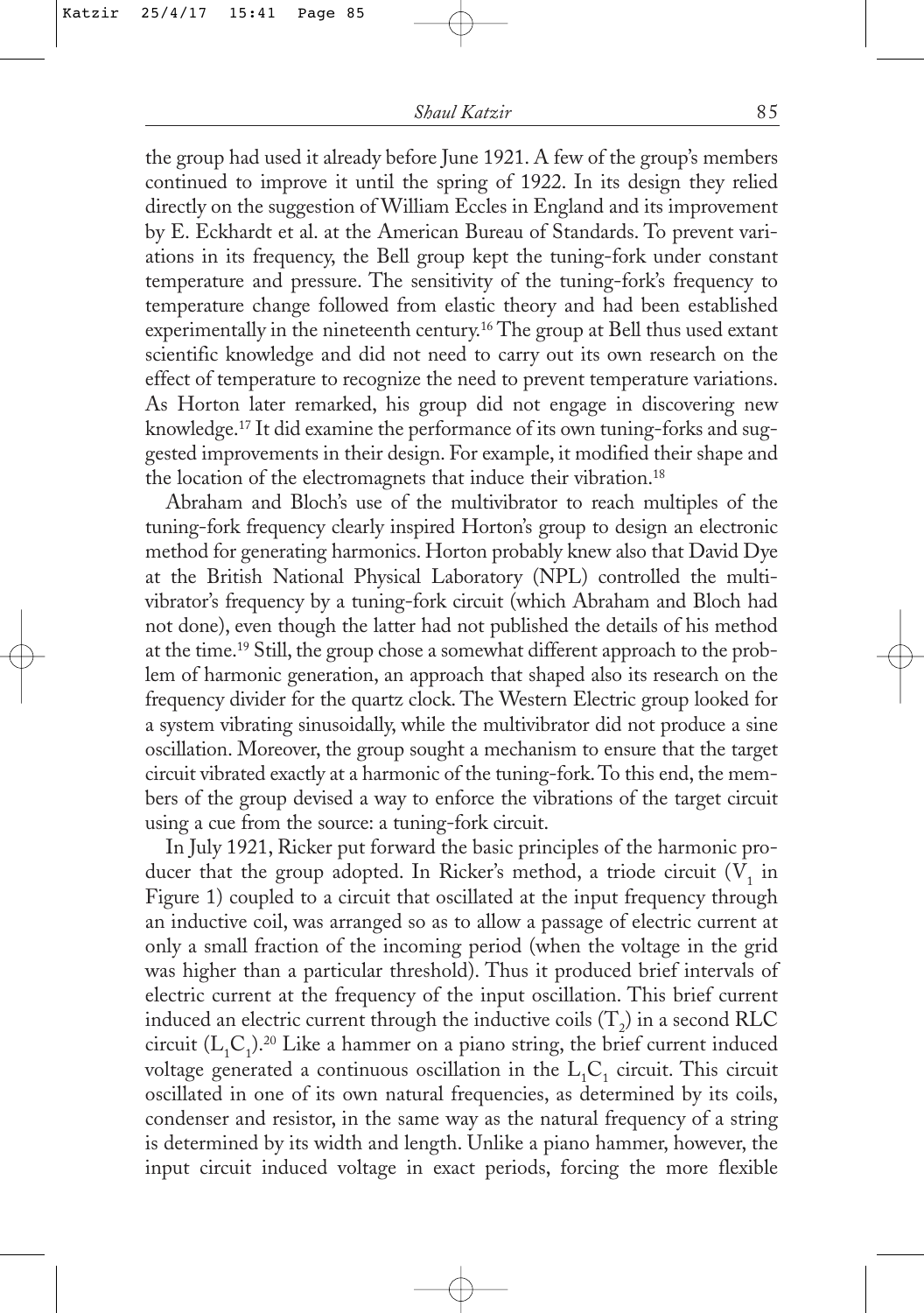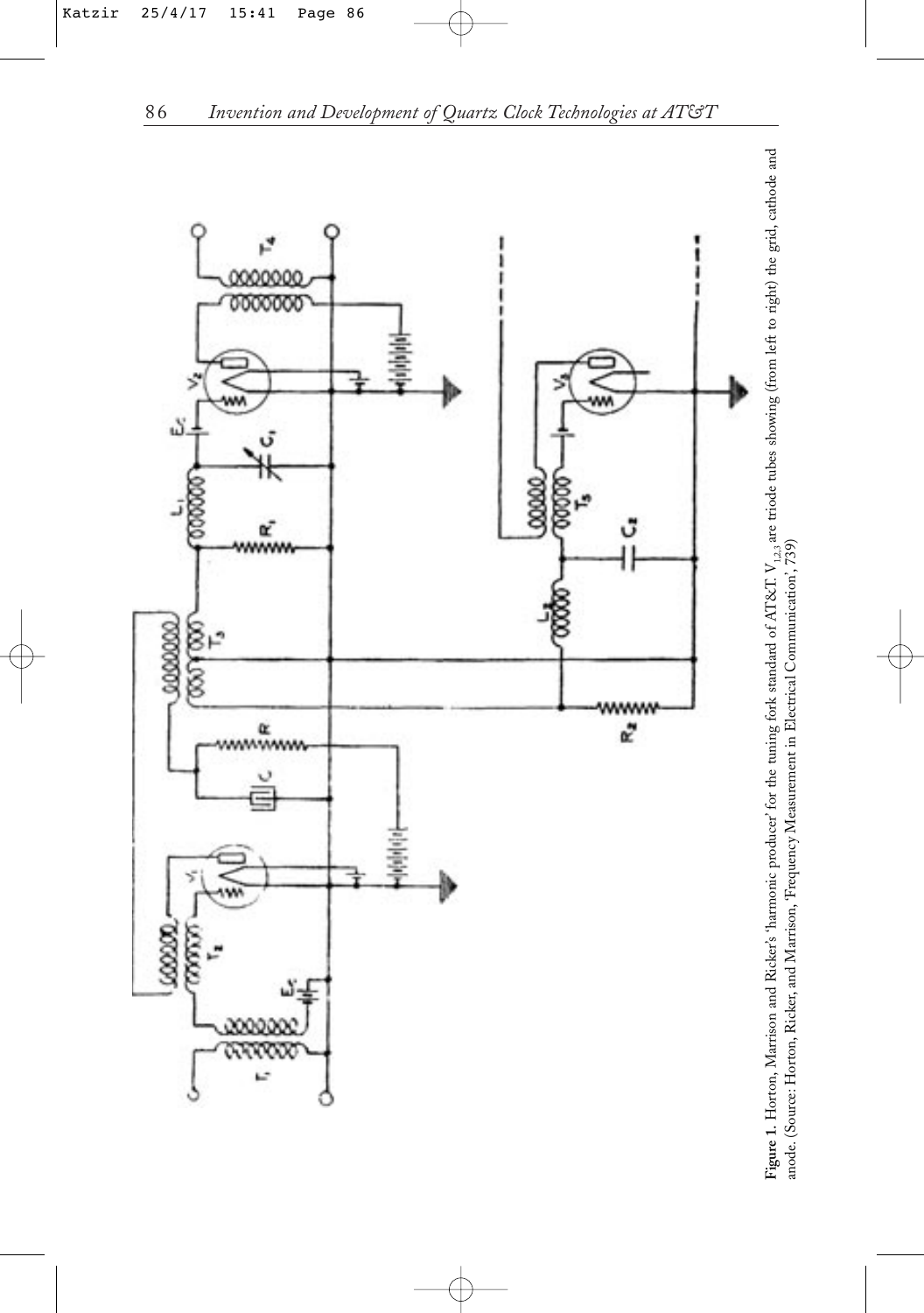oscillations of the RLC circuits into a harmonic of the input frequency. Slight deviations from this frequency would be opposed by the induced voltage through a coil  $(T_2)$ , which would restore the output to a harmonic of the income frequency. The multivibrator, the alternative harmonic producer in use, did not posses a similar compensating mechanism. As is shown below, this preference for a compensating mechanism would also characterize Marrison's frequency divider.<sup>21</sup>

The accuracy of the frequency to come out of the circuit hinged on that of the basic standard, i.e. the tuning-fork. Since the vibrations of the tuningfork were regarded as more stable than those of any other device used as frequency meter, the group needed another way to check the accuracy of the tuning-fork. Following earlier practice, it found such means with a clock, since frequency was defined as the inverse of time. Moreover, time was defined precisely by astronomical clocks, which were, thus, suitable to test frequency meters. Horton therefore suggested comparing the vibrations of the tuning-fork with that of a steady clock, as the new system should have 'the general characteristics of a good clock'.22 To this end, the group needed to connect the tuning-fork to a mechanism that would count its vibrations, i.e. create a clock. Such a clock mechanism would also make it possible to detect small systematic deviations in the tuning-fork, as they would accumulate and become visible after many cycles. By June 1921, Horton proposed coupling the tuning-fork to a synchronous motor, geared to a clock mechanism, forming a tuning-fork based clock (see Figure 2). His team compared this clock with the reading of a 'phonic wheel' pendulum clock at their



**Figure 2.** A clock connected to two tuning-forks at Western Electric research department, caption says from 14 November 1921. Notice that the clock is connected (probably alternatively) to two forks of different dimensions. The left one is excited by magnets near its upper part and the right one by magnets near its lower part. (Courtesy of AT&T Archives and History Center)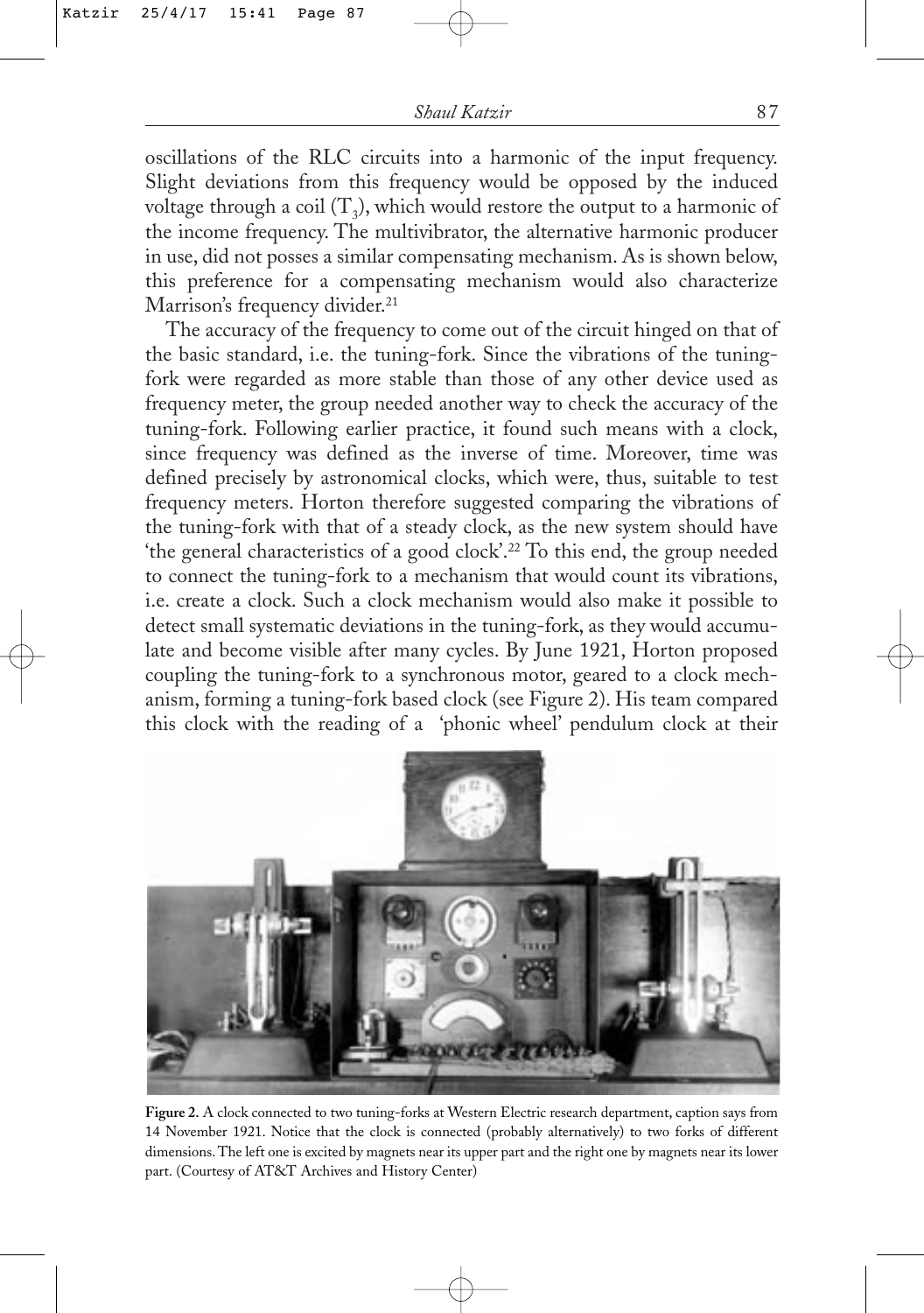laboratory and with the exact time signals sent by the Arlington Navy station; the latter signals were determined by a regular pendulum clock regulated by observed stellar transits at the Navy observatory in Washington DC. Like the system as a whole, the clock mechanism was based on well-known methods, but still required research and development to adapt it to the needs of the new, highly accurate system.<sup>23</sup>

Arguably, the connection of the basic frequency standard to a clock was the most novel and important ingredient in the tuning-fork standard system. Like the other ingredients of the system, however, the idea and the means to accomplish it had precedents. These included using a clock to examine the frequency of a mechanically vibrating tuning-fork, a feat first accomplished by Rudolf Koenig in 1879. In Britain, William Eccles and Frank Jordan had already connected an electronically maintained tuning-fork to a phonic wheel for synchronization in 1918. Their colleagues at the NPL, Frank E. Smith and David Dye, utilized the method for measuring very short periods of time. These methods were probably known at AT&T. Still, both the linkage of radio frequency to continuous time measurement and the construction of a clock using an electronically maintained tuning-fork were important original steps made by Horton's group.<sup>24</sup>

The comparison between the tuning-fork clock and exact time signals strengthened Horton and Marrison's confidence in the accuracy of their standard. In early 1923, using a chronograph, they found an average difference between the tuning-fork and the laboratory clock of 'about 6 parts in 1,000,000', well within AT&T's goal of one part in one hundred thousand.25 By 1927, they found that the daily deviation of the 'fork-controlled clock' was less than 0.0007 per cent and its average deviation from the Navy time standard was of less than 0.0002 per cent (i.e. less than 0.2 second a day). This measure of error was only about one order of magnitude lower than that of the standard clock of the Bureau of Standards. Still, they believed that improvements in the connection of the tuning-fork unit to the clock would increase the accuracy about twenty times. In the same period as Horton's group, David Dye and his assistants at the NPL in Britain also began developing a tuning-fork standard that included a clock mechanism. They continued with the same standard after 1923, when the AT&T group concentrated on other standards, attaining the high accuracy envisaged by the group at AT&T.26

Notwithstanding their pioneering work on the electronic tuning-fork clock, frequency standards were the main aim of Horton's group. The clock was only a means to determine the consistency and accuracy of the frequency standard, and as such it was only part of the group's effort. The researchers also improved other parts of the system, such as the tuning-fork itself, its electronic circuit and the thermostat used to keep it at a constant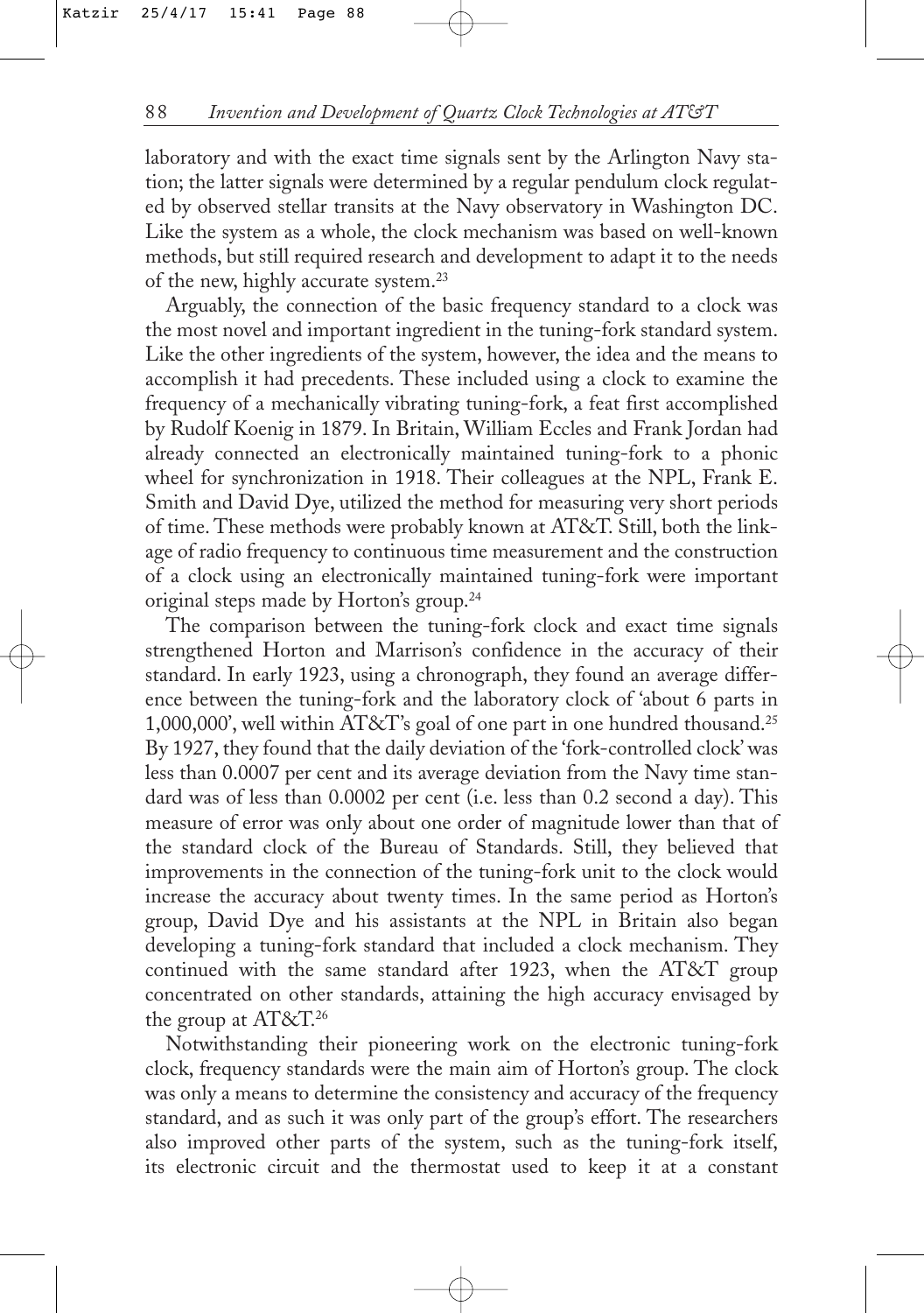temperature. Although satisfied with the performance of the tuning-fork, Marrison also continued to explore alternative electro-mechanical vibrators as sources of constant frequency: steel bars and rods. Such an examination of alternatives is common in technological research. With its rich resources, AT&T often invested in the search for alternatives to methods that worked. Even if they did not lead to useful methods for the corporation, patenting them could obstruct competing firms.<sup>27</sup> Yet, these attempts were not pursued as vigorously as the further study of the tuning-fork system and the exploration of using the new frequency measurement and control based on piezoelectric resonators.28 Steadily resonating at frequencies of tens and hundreds of thousands of hertz, piezoelectric quartz oscillators suggested convenient secondary standards for this range – a range which the tuning-fork required a complex system of multiplication to reach.

Moreover, piezoelectric resonators suggested a way to reach frequencies beyond the reliable range of the tuning-fork system. In the five years between 1923 and 1928, AT&T raised the upper limit requirement of its frequency standards by two orders of magnitude to several hundred million Hertz (10<sup>8</sup>), following the expansion of the useful range of electromagnetic waves. In fact, AT&T had a special interest in high frequencies for radio-telephone links and television.29 The original tuning-fork standard no longer covered the whole spectrum used by the corporation.<sup>30</sup>

### **THE PIEZOELECTRIC RESONATOR**

AT&T's methods for measuring and controlling crystal frequency originated in Walter Cady's research on piezoelectricity. During WWI, Cady, a physics professor at Wesleyan university, studied vibrating piezoelectric crystals for their use in ultrasonic detection methods (later known as sonar). After the war ended, he researched other properties of these vibrating crystals. He soon discovered that piezoelectric crystals, in particular quartz, show a particularly sharp and steady electric resonance: near their resonance frequency (i.e. when they oscillate with minimum resistance) the crystals dramatically change their electrical properties with only a small variation in their vibrating frequency. Further, Cady found that the crystals present this behaviour under changing physical conditions, retaining their resonance frequency. Familiar with the scientific and technical importance of frequency measurements, Cady realized that the phenomenon allowed a novel means for creating a frequency standard for the radio-range. By March 1919, he had designed a few circuits that allowed the stable resonance frequency of quartz to be compared with external electric oscillations – providing, in other words, a frequency standard. Physically, Cady's methods relied on the special electrical properties of quartz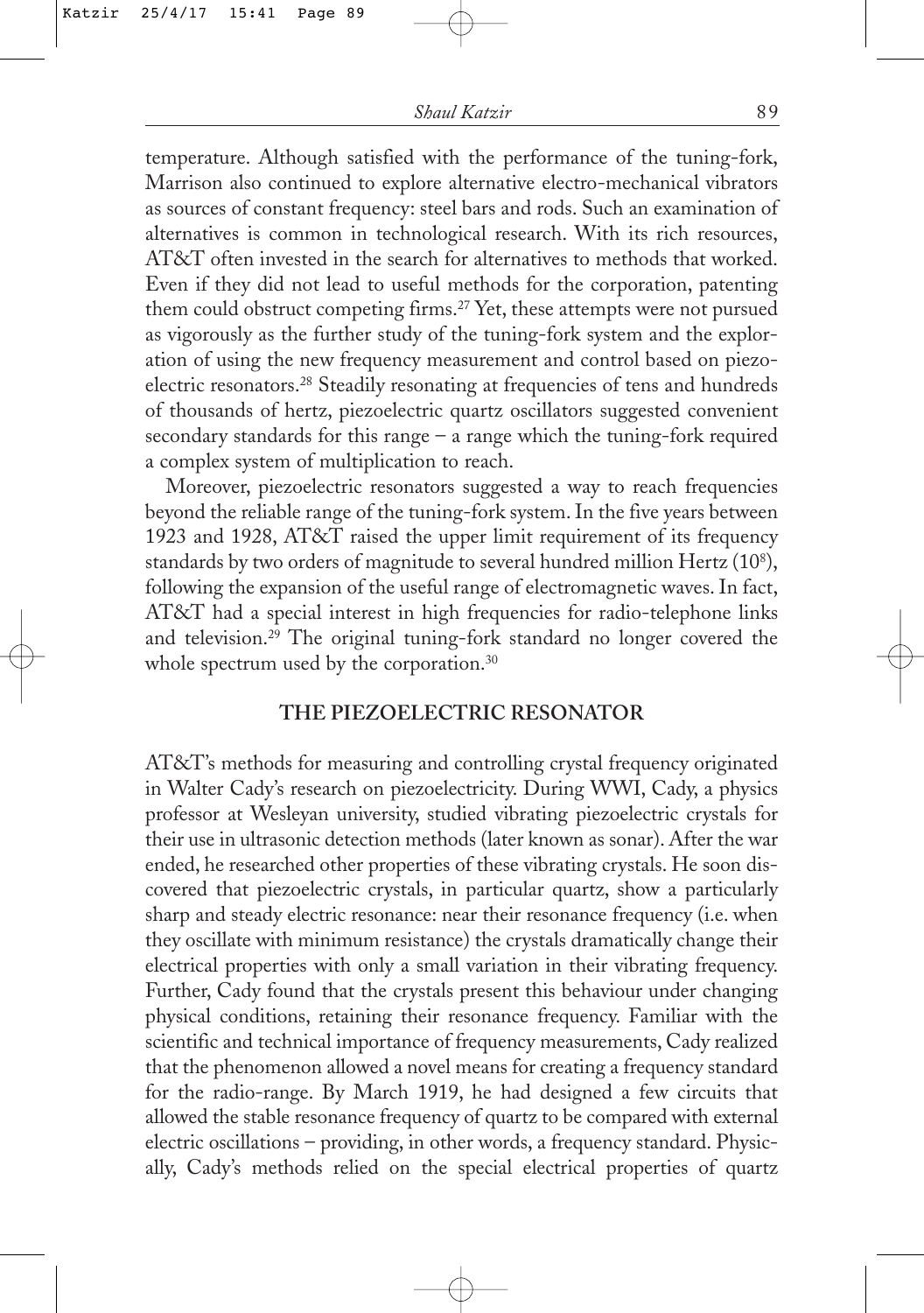resonance; electronically, the methods relied on the properties of RLC circuits and the triode valve, both used in contemporary radio.<sup>31</sup>

Cady further sought a way to employ the electric resonance of crystals for controlling, not merely measuring, the frequency of an electronic circuit; in early 1921, he designed and patented a few piezoelectric oscillators. Like the electrically maintained tuning-fork, such circuits offered a way to couple mechanical vibration with electric oscillation at a fixed frequency, and thereby provided more stability to the electronic circuit.<sup>32</sup> In the realm of standards, crystal frequency control offered a more useful method for creating a standard than a comparison to a piezoelectric standard. The piezoelectric oscillators were simpler to manipulate than the piezo-resonators. In particular, they allowed one to combine oscillations at several frequencies, each determined by a piezoelectric resonator to produce circuits that would oscillate at any desired function of the input frequencies. Thus, a circuit built around a piezoelectric crystal could replace the tuning-fork as the primary frequency standard, an idea that had been raised in Horton's group as early as May 1922.33

Western Electric's research branch enjoyed personal and professional connections, which included mutual visits, consultation and knowledge exchange with Cady, a former teacher of Harold Arnold, the corporation's director of research. Thanks to this connection, Horton and his colleagues gained earlier and more direct information about the piezo-resonators and their technological applications than researchers in other places. This facilitated the early consideration of their use for the corporation's primary frequency standard. For telecommunication providers and users like AT&T, crystal frequency control offered a way to keep their transmitters at the desired frequencies. This was especially important for AT&T, since both its planned system of a national broadcasting network and its multiplex telephony network required some means to force the electronic oscillations to particular exact frequencies. This would prevent interference between different transmitters of the same station as well as a distortion of voices over the telephone. Horton's group carried out research both towards frequency standards and frequency control.34

### **QUARTZ FREQUENCY STANDARD**

The piezoelectric oscillator had clear advantages over the tuning-fork in reaching high frequencies as well as in controlling oscillations. It also offered a stability that seemed at least to equal that of the tuning-fork standard. AT&T, like others in the field, adopted the piezoelectric resonator for secondary portable standards 'inherently' tuned to radio frequencies, and for controlling frequencies in emitters and other devices. At the early stage, however, two main shortcomings hindered its use as a primary frequency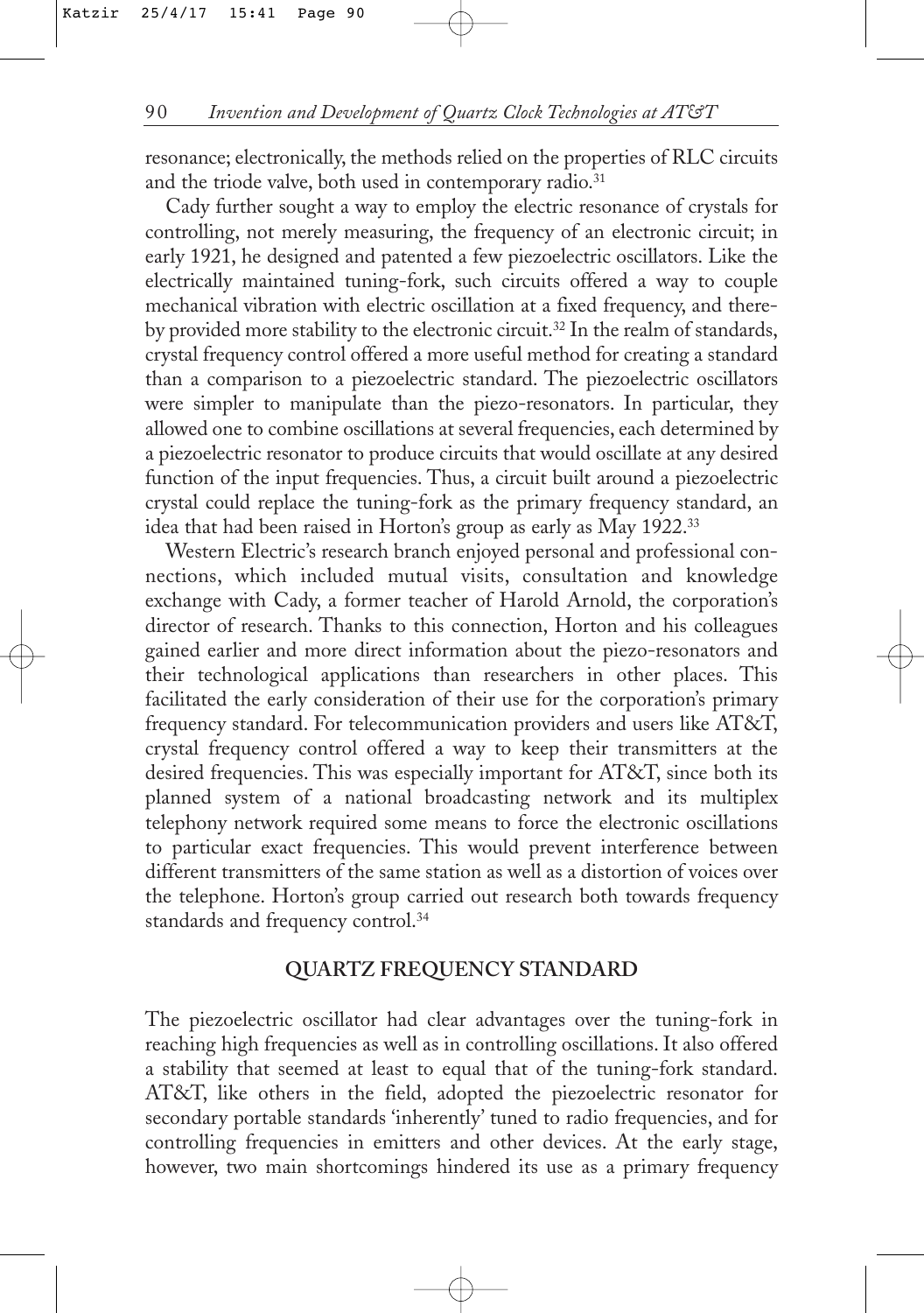standard: there were no means for reaching the lower part of the useful electromagnetic spectrum from its relatively high frequency, nor for directly comparing the resonator's vibration to that of a standard clock, a necessary condition for verifying its accuracy. Both shortcomings stemmed from the contemporary inability to produce a lower stable frequency that was an exact integer division of a higher input frequency. While generating a exact multiplication of an input frequency was a known art, no method had been succesfully developed for the reverse process.

By 1924, accuracy in measuring and controlling frequency had become crucial for the practical needs of AT&T, which included eliminating interference and coordinating high frequency wireless communication. To ensure the required high accuracy, Horton's group, and particularly its sub-group headed by Marrison, sought some means to monitor the frequency of quartz resonators whether used as a secondary or as a primary standard. Following the established tradition of exact absolute measurements and the practice of monitoring the Horton group's tuning fork standard by a clock, Marrison suggested that the resonators be compared to an external clock. While the idea became almost self-evident its realization was not so simple to develop.

In November 1924, Marrison suggested a method based on a feedback mechanism for controlling the pace of a clock by high frequency electric oscillations like those of a piezoelectric oscillator. He proposed an electromechanical method 'for synchronizing a rotary machine with a current at radio frequency' (see Figure 3). A synchronous motor (M) is 'driving a generator G which supplies current at 10 times the motor input frequency  $f_1$ [of about 1000Hz]'. The frequency of the current was multiplied another ten times by a harmonic producer (HP). An electronic modulator ('Moo' – like

those used in the general scheme of the corporation's primary standard) then subtracted the resultant frequency  $(100f_1)$  from the frequency F of an oscillator (O), which could be a piezoelectric resonator. The resulting current was fed back to the synchronous motor forcing its frequency  $(F-100f_1)$ on the motor. Through his earlier work on the



tuning-fork frequency 1444, 55) (Courtesy of AT&T Archives and History Center) **Figure 3.** Marrison's suggestion for attaining an oscillation at a frequency 1/101 of the original from 15 November 1924. (Source: NB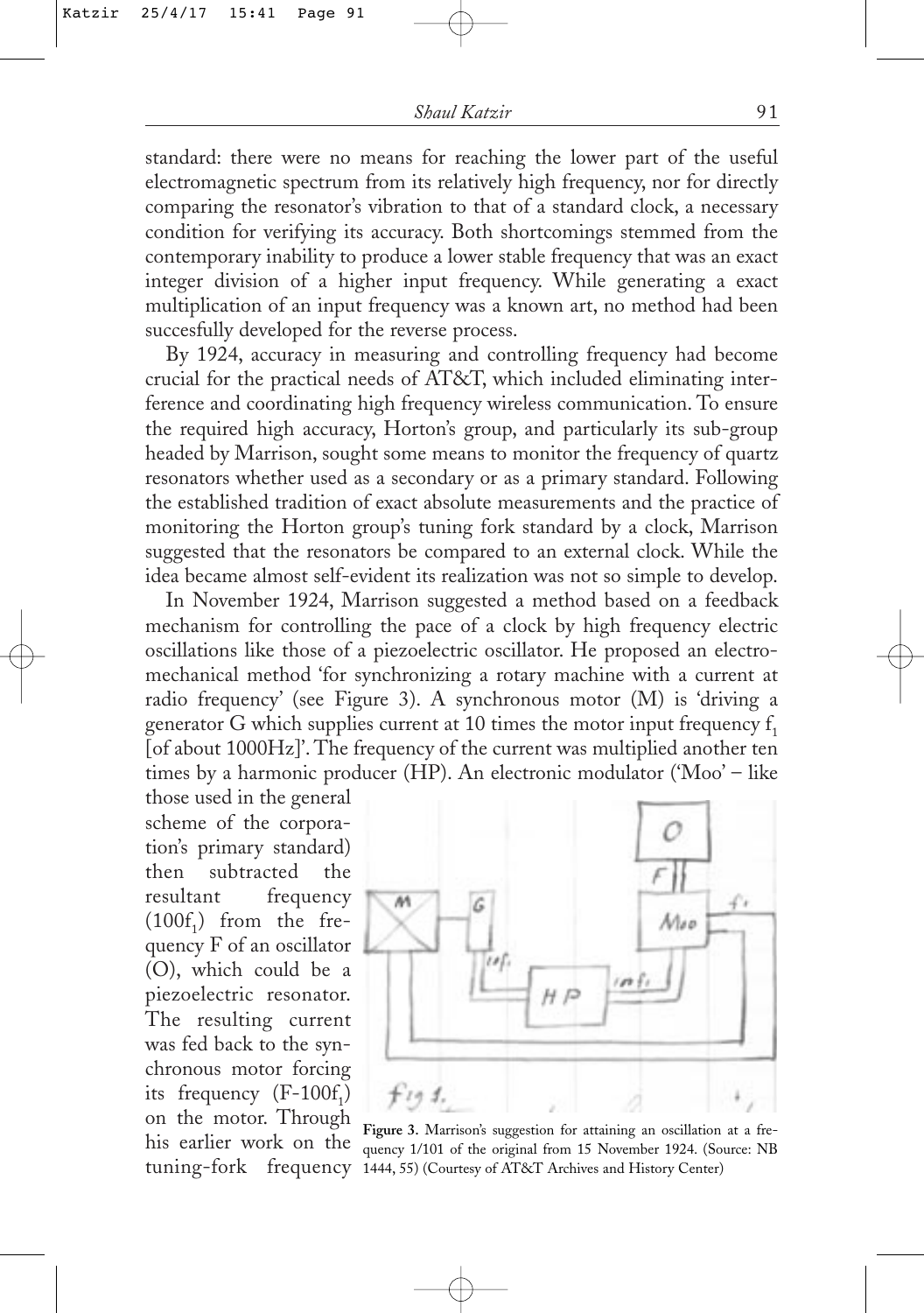standard, Marrison had gained knowledge of the main devices involved in the new system: synchronous motors, high frequency generators, and harmonic producers. This background enabled him to modify the structure of the system to reduce (instead of increase) an input frequency. As with the tuning-fork clock, the devices motor 'could be geared to a clock or any suitable recording device to facilitate checking frequencies'. Thus, the new method coupled a timekeeper to the period of a vibrating quartz crystal, so in principle it could be used as a quartz clock. Yet, Marison's device was not meant to mark time but to check the stability of a crystal vibration, an aim important enough to warrant the construction of such an apparatus.<sup>35</sup>

In July 1925, Marrison put on paper a modified 'suggestion', as devices and methods that might have served as a basis for a patent were called at Bell Labs. In his new suggestion, he employed two motors, probably to increase the reliability of the system. Conceived of as a way to validate the accuracy of secondary high frequency standards, the suggestion did not seem to offer an alternative to the corporation's primary standard – it could not reach even a significant range of electromagnetic waves used by AT&T. The apparatus



**Figure 4.** Marrison's two oscillators suggestion from March 1925. In this circuit, Marisson replaced the motor of his earlier device with a second piezoelectric oscillator  $(O_2)$  that resonated at a frequency close to that of the first  $(O_1)$ , and used the modulator (M) to subtract the frequency of one oscillator from that of the other. The resulting frequency, which is the difference between the two original ones and equals about one-tenth of them, was coupled to the piezoelectric oscillators  $(O<sub>1</sub>)$  through a harmonic producer (HP). That oscillation could be further used for any end, such as measuring, control, and a comparison to a clock. (Source NB 1444, 129) (Courtesy of AT&T Archives and History Center)

actually provided only two frequencies (the original and its 101st part). Although the lower frequency  $(f_1)$ could have been used as a basis for further manipulations, its indirect connection to the oscillator made it less reliable for that role.36

While wireless communication exploited ever higher frequencies, exact knowledge of frequencies below the common radio spectrum became important for multiplex telephony. The lower frequencies used for multiplex, those in the range of onethousand to thirty-thousand Hz, lay below the practical range of quartz resonators.37 From about 1925, Marrison seems to have been occupied with trying to use quartz crystals to determine frequencies in this range, answering two of AT&T's chief aims: checking the accuracy of the frequency standard (by comparison to a clock) and in making them applicable to additional uses within the Bell sys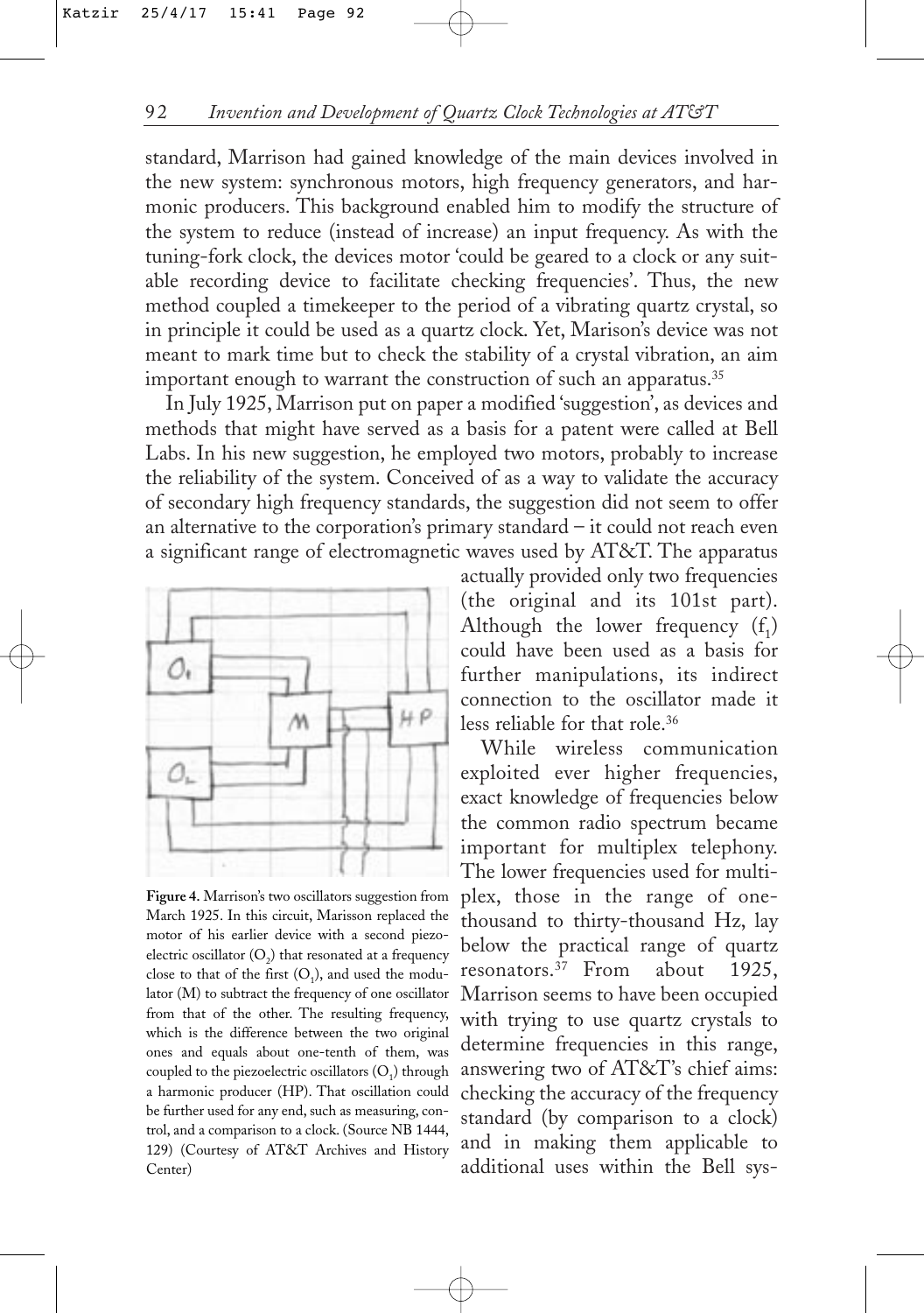tem.38 In March 1925, he devised a way to reach frequencies at that lower range in a variation of the clock synchronizing circuit, which he had suggested four months earlier. In the new version, he replaced the motor with a second piezoelectric oscillator  $(O_2$  in Figure 4), and used the modulator (M) to subtract the frequency of one oscillator from that of the other. The resulting frequency, which is the difference between the two original ones and equals about one-tenth of them, was coupled to the piezoelectric oscillators  $(O_1)$  through a harmonic producer (HP). That oscillation could be further used for any end, such as measuring, control, and a comparison to a clock (see Figure 4).39

Three months later, in June 1925, Marrison proposed a frequency divider that worked using totally different principles. His new idea was to control the oscillation of a target circuit, so as to ensure that its period would be an integer multiplication of the original in a manner similar to the way that the tuning-fork circuit controlled oscillations at an integer multiple of its own frequency (i.e. the inverse of its period). The tuning-fork circuit also inspired Marrison's idea of using a triode circuit to achieve the goal of reducing frequency. Moreover, just as he had used the harmonic producer to control the frequency of a target circuit through periodic physical influence from the source circuit, Marrison invented a 'subharmonic producer' that could generate exactly known lower frequencies. Marrison was looking for a way for a quartz resonator to force an electric circuit to oscillate at one of its subharmonics. The subharmonic producer was probably the first frequency divider that he actually constructed and experimented with.

In his earlier realization of the idea, a triode circuit (the 'target' circuit) was coupled to a piezoelectric oscillator (the 'source') through coils (see Figure 5).40 By inducing a voltage on the tube's grid, the source controls the discharge in the tube, and thereby the current in the target circuit. The grid is also connected to opposing sources of voltage in the target circuit. Decoupled from the source, the target circuit would have a periodic oscillation based on its own properties (in this case, on the time of accumulating charge on a capacitor depending on a resistor and the properties of batteries and the tube).The voltage induced by the source guaranteed that discharge in the tube would begin only at the peaks of the source oscillations. The peaks of the high-frequency source voltage play a similar role to that of the lower-frequency voltage peaks in the tuning-fork harmonic producer, in this case forcing them to occur only every fix (integer) number of the source periods. The power of division can be manually adjusted by varying elements in the target circuit.

Marrison's earliest 'subharmonic producer' started to fulfil AT&T's needs but didn't fully meet them. Before describing the proposal in his notebook, Marrison had experienced with the device on the various components that required replacement, modification, and tuning. Through experimentation,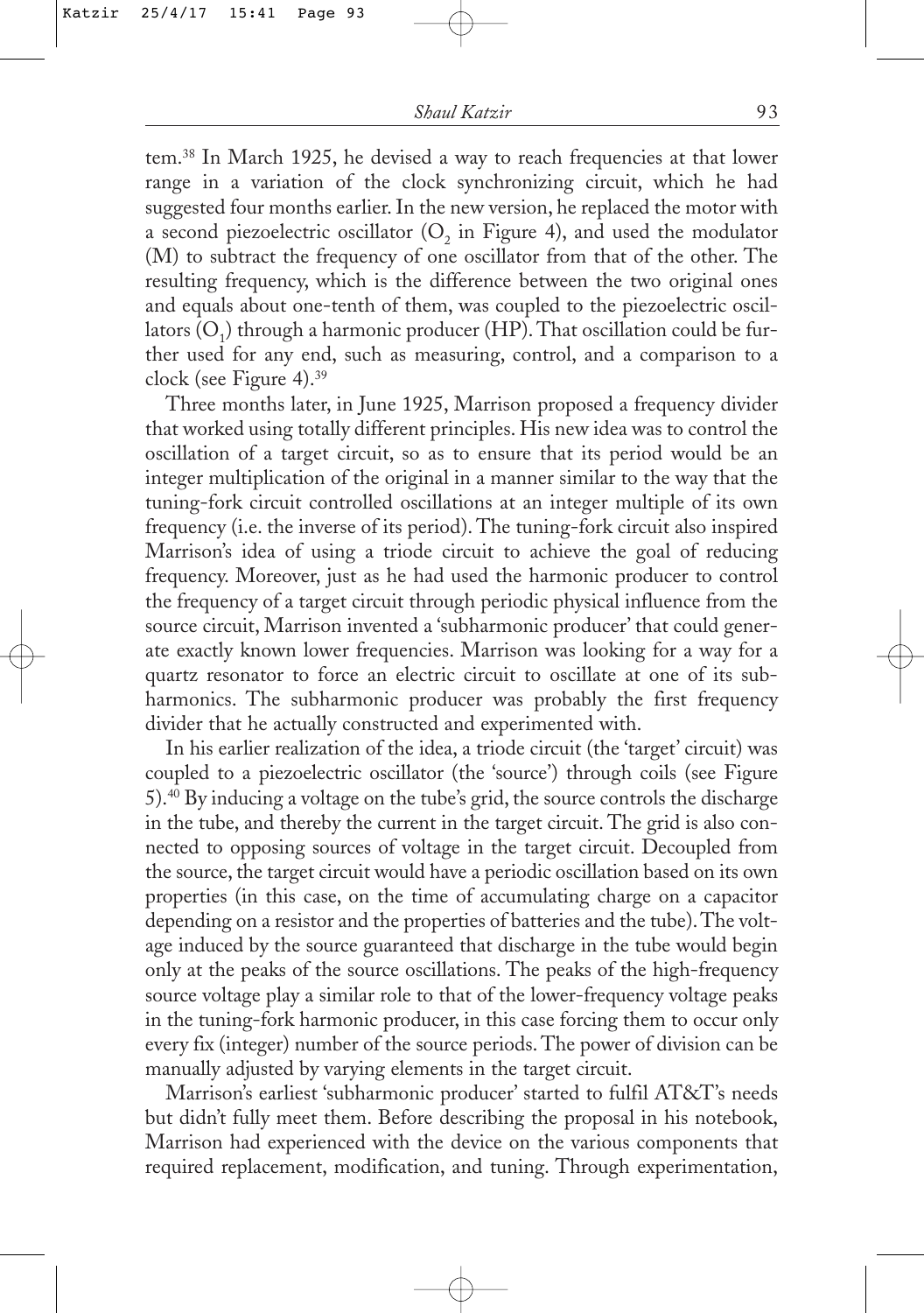

Figure 5. Marrison's electronic suggestion to reach low frequencies from June 1925: An ellipse was added around the triode 'L' to help the modern reader. The zig-zag line on nected to the anode (and therefore becomes magnetically active when currents flows in the triode), is coupled to the grid through coil  $L_2$ , and thus induces additional positive sipated'. At this point the system had run a full cycle and returned to its initial setting. The period of the cycle depended on the properties of capacitor and coil in the RLC circuits. The capacitor needed to reach the breakthrough voltage depended on the relation between R<sub>2</sub> and R<sub>1</sub> in the potentiometer. By [manually] adjusting the various elements Figure 5. Marrison's electronic suggestion to reach low frequencies from June 1925: An ellipse was added around the triode 'L' to help the modern reader. The zig-zag line on<br>the left side presents the grid, the cut triangl the left side presents the grid, the cut triangle at the centre the cathode and the square on the right the anode. Through an inductive coil (L<sub>e</sub>), the source induced oscillating voltage in the circuit branch connects to the triode's grid, which controls the discharge in the triode tube (L), and thereby controlled the current in the target circuit (on the right side). In the initial setting, no current flows through the tube, since the triode's grid is connected to a high negative voltage, which blocks any discharge from the cathode. While there is no current through the triode, however, the battery E charges the condenser C. The condenser then applies (through the resonator R., which with R. forms a potentiometer) an opposing positive voltage on the grid. At some point the sum of the condenser voltage and the maximum of the alternating voltage induced by the source through  $L_i$  is just sufficient to overcome the negative voltage on the grid and allow a discharge through the tube (since the rate of change of the voltage on  $L_i$  is much higher than that  $L_3$  is just sufficient to overcome the negative voltage on the grid and allow a discharge through the tube (since the rate of change of the voltage on  $L_3$  is much higher than that on the capacitor C, the threshold is reached while the source voltage is maximal). Once current flows, it reinforces itself by a feedback mechanism: the coil L,, which is convoltage on the grid. Due to this feedback mechanism, with the proper choice of variables, current continues to flow 'until practically the whole of the charge on C has been disof the circuit the rate of change of C can be adjusted so that it will be discharged once for one, two, three etc. cycles of the high frequency circuit'. (source NB 1444, 168) on the capacitor C, the threshold is reached while the source voltage is maximal). Once current flows, it reinforces itself by a feedback mechanism: the coil  $L_p$  which is connected to the anode (and therefore becomes magnetically active when currents flows in the triode), is coupled to the grid through coil L3, and thus induces additional positive voltage on the grid. Due to this feedback mechanism, with the proper choice of variables, current continues to flow 'until practically the whole of the charge on C has been dissipated'. At this point the system had run a full cycle and returned to its initial setting. The period of the cycle depended on the properties of capacitor and coil in the RLC circuits. The capacitor needed to reach the breakthrough voltage depended on the relation between R2 and R1 in the potentiometer. 'By [manually] adjusting the various elements of the circuit the rate of change of C can be adjusted so that it will be discharged once for one, two, three etc. cycles of the high frequency circuit'. (source NB 1444, 168) (Courtesy of AT&T Archives and History Center) (Courtesy of AT&T Archives and History Center)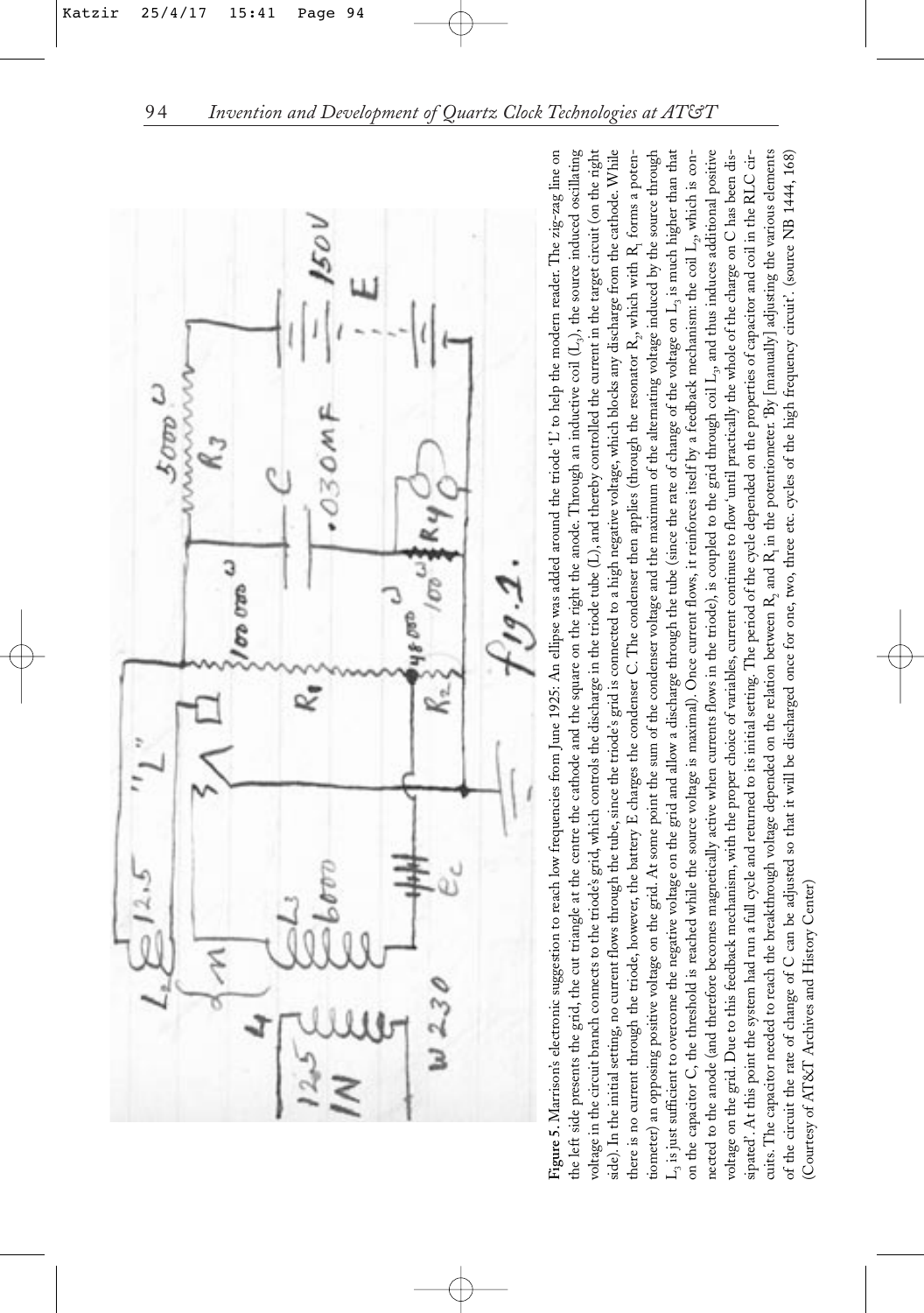he managed to reach the fourth 'subharmonic'. This satisfied some of AT&T's requirements, such as extending the range of frequencies controlled by piezoelectric crystals. It did not, however, satisfy other criteria, for it lacked, for example, the ability to drive a clock mechanism. In subsequent attempts to improve the mechanism, Marrison failed to reach higher subharmonics. Two years later, when he filed a patent for the device, it was still unstable in high subharmonics, and the inventor suggested 'using several circuits in tandem' in order to reach lower frequencies.<sup>41</sup>

Although he learned a great deal from his first producer, Marrison clearly needed to modify his device. By 1926, he had conceived of a few other subharmonic producers.These more efficient circuits enabled him to compare the period of the piezoelectric oscillator with a clock, as well as control the frequency and measure lower frequencies. By July 1926, Marrison had connected the two goals of standards and control in his circuit, devising a few methods to 'obtain from a high frequency (crystal) oscillator a subharmonic for the purpose of operating a synchronous clock'.42 The device that he described on 23 July resembled the subharmonic producer that he had suggested in June of 1925. Like its predecessor it included a source circuit that controlled a target circuit by inducing voltage on its grid (see Figure 6). The arrangement here, however, allows flow of current from the triode to the capacitor in each peak of the source voltage, making its period equal to that of the source. A new separated branch of the target circuit oscillated at a subharmonic following discharging of the capacitor. This separation released him from the reliance on the grid's voltage, as in his June 1925 idea, which did not allow high subharmonics. To allow a strong discharge current he incorporated



**Figure 6.** Marrison's 'typical method' for subharmonic producer using a neon tube (N), from 23 July 1925. The input oscillator (O on the left side) controlled the target circuit by coils coupled with the grid branch of a triode (D), which is connected to a negative potential (induced by the battery e<sub>c</sub>). In this arrangement, however, a 'peak of the input wave' overcomes the negative voltage, which is otherwise 'large enough to prevent plate current from following [in the triode]'. 'Adjustments are made such that a definite quantity of space current flows [in the triode] for each wave' and consequently charges a capacitor (C). As with the previous method, C is charged until the voltage reaches a particular maximum value. Now, however, Marrison replaced the potentiometer, which set the breakdown voltage with a neon tube. The neon tube generated current in another triode branch (on the right side) thereby dispensing with the coil-feedback arrangement. An advantage of the circuit was, in his words, that the discharge current 'may be amplified sufficiently to run the low frequency motor M'. (Source: NB 2161, 28) (Courtesy of AT&T Archives and History Center)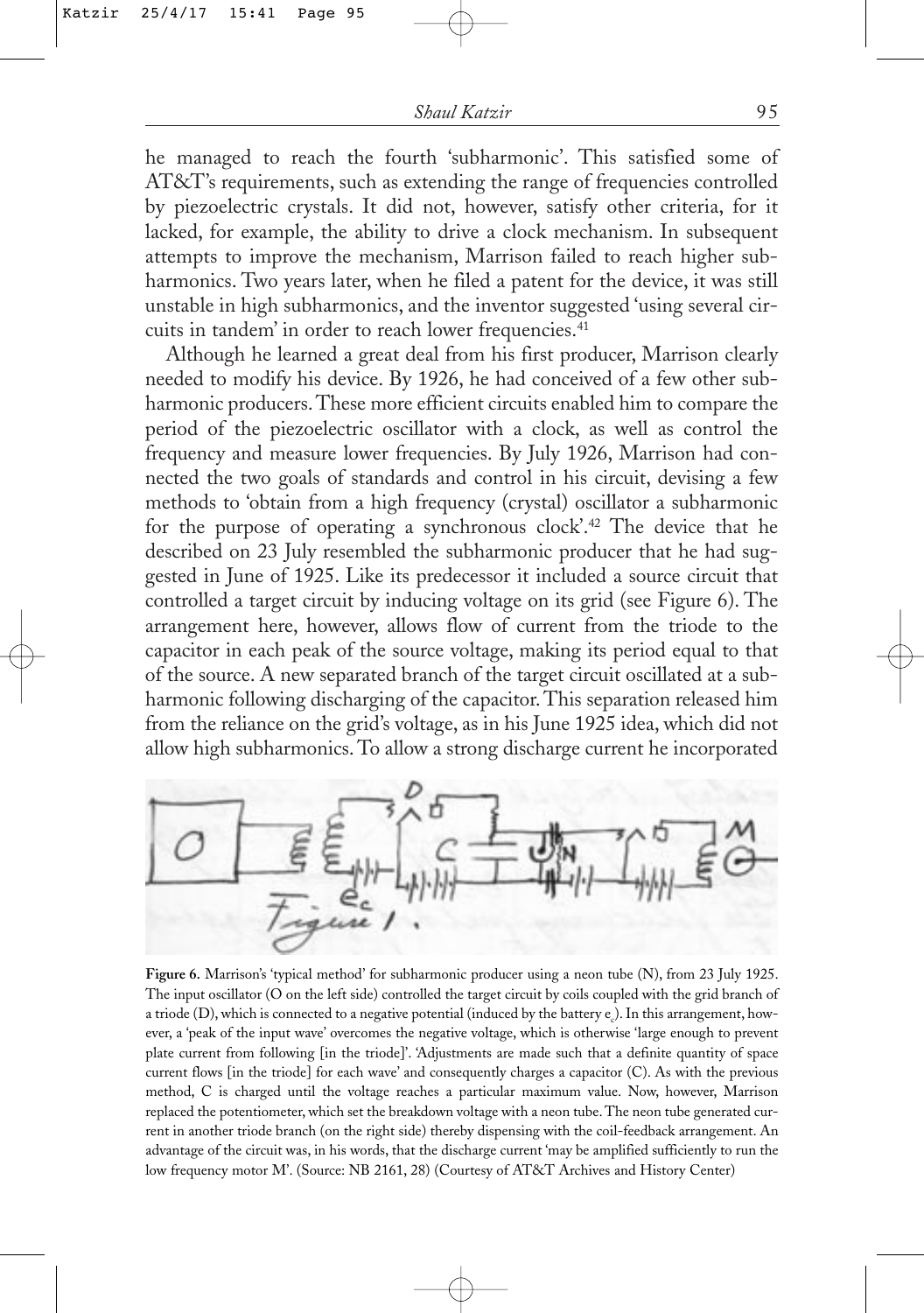a neon tube – a well-known if less popular electronic device. It was known that once the insulation of a neon glow lamp breaks down, the current ionizes the gas and continues until it reaches a nearly complete discharge. Since the capacitor in this arrangement is charged over very short intervals in which the source has maximal voltage, Marrison concluded that breakdown voltage would be reached at an integer multiple of the input cycles, which would become the period of a triode circuit that incorporates a neon tube.<sup>43</sup>

Theoretically, the circuit that Marrison made could have driven a synchronous motor, and thus a quartz clock. In practice, however, this and similar circuits were probably neither stable nor reliable enough for the task, and Marrison did not connect them to such a mechanism. Apparently, Marrison found out that the breakdown voltage of the neon tube alone was insufficient to ensure that discharge would always begin at the same number of cycles, and not one cycle earlier or later. By 31 July he had suggested a remedy: connecting the neon tube to a coil and capacitor circuit that was 'tuned to the desired subharmonic' (see Figure 7). The tuning did not need to be highly precise, since the source oscillator forced the period of the neon tube circuit to an integer division of its own. By adding the tuning circuit to the neon tube, Marrison produced a system flexible enough to be tuned to a specifically precise value, but also stable enough not to slip from one subharmonic of the source to another.

Within two days, Marrison realized that he could dispense with a triode and a separate quartz oscillator as a source. In his newest design, Marrison made use of the physical properties of the quartz resonator, namely the sharp change in its capacity near resonance. He connected a quartz resonator in parallel to a neon tube circuit that contained a resistor, capacitor and battery (see Figure 8). Without a crystal, the circuit would oscillate at a frequency depending on the properties of the battery, resonator, capacitor and the



**Figure 7.** Marrison's second neon tube circuit from 31 July; the figure shows only the right side part of Figure 6, while the left side of the circuit remained the same. Notice that the neon tube is connected here to an additional coil  $(L_1)$  and condenser (C). (Source: NB 2161, 28) (Courtesy of AT&T Archives and History Center)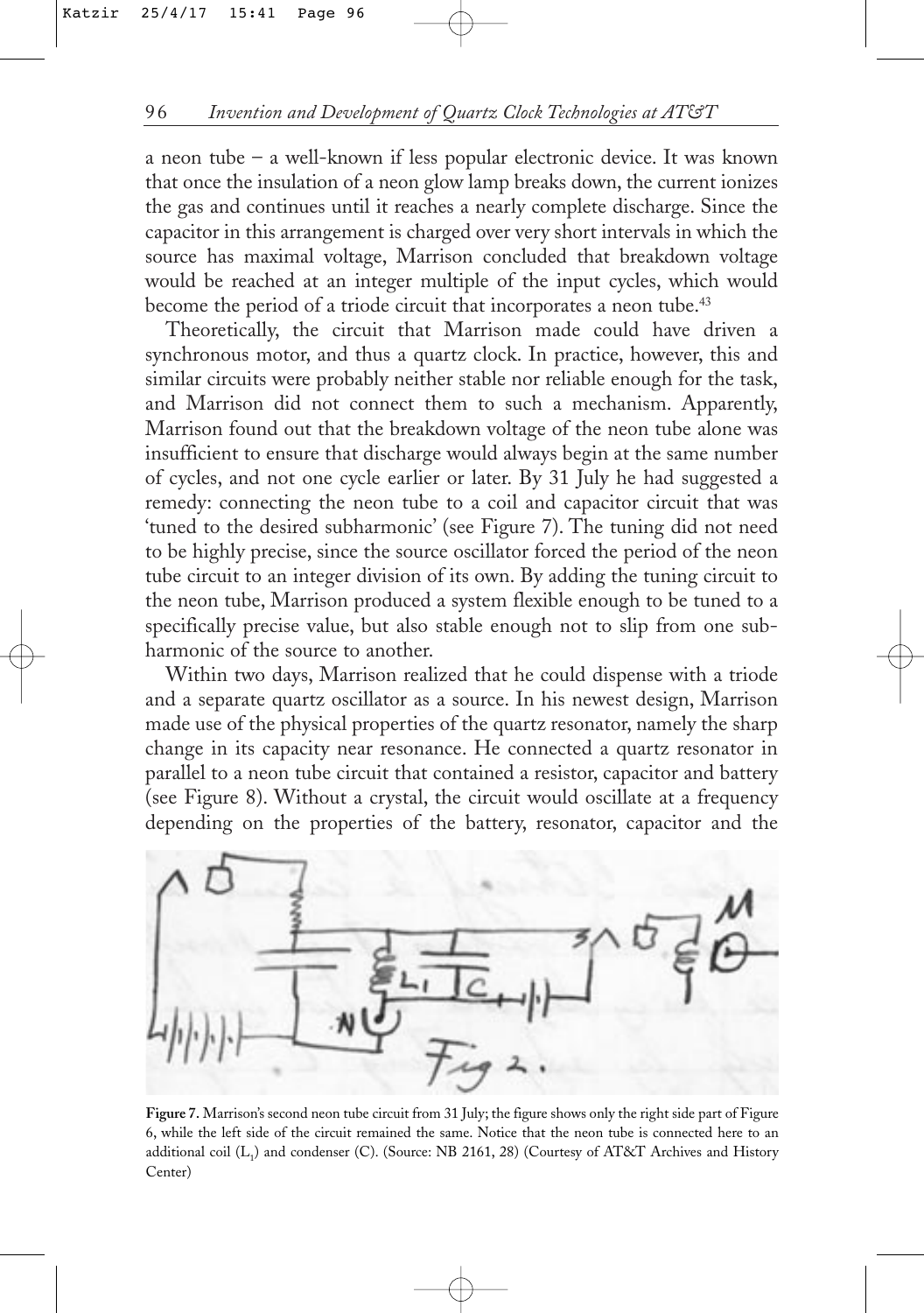

**Figure 8.** Marrison's neon-tube – crystal subharmonic producer of 2 August 1926, C is a variable capacitor, Q a quartz crystal and N a neon tube. (Source: NB 2161, 32) (Courtesy of AT&T Archives and History Center)

break-down voltage of the neon tube. According to Marrison, due to the sharp changes in the crystal's electric capacity near resonance it would 'control the frequency' of the circuit 'within narrow limits'.44 Now, similar to the way that the changing voltage on the capacitor determined the period in the neon tube circuit that he had proposed a week earlier (see Figure 6), the changing capacity of the resonator determined the circuit's period. 'The frequency of the neon tube discharge [would] be controlled when it is 1/n of that of the crystal when n is any integer'. An additional virtue, the circuit could 'be regarded as either a harmonic producer, a sub harmonic producer or both. The frequency of the crystal is stepped down while the frequency of the neon tube oscillation is stepped up.' In its use as a subharmonic producer it could drive a clock mechanism. The dual role of the circuit points at the close connection between the research and development of subharmonic and harmonic producers. The circuit functioned well in tests, although its 'degree of control' decreased as the subharmonic frequency decreased.45

Three months later, Marrison modified the triode-based circuit with a capacitor and potentiometer that he had first proposed in June 1925. Instead of coupling a quartz oscillator to the grid through coils, as in the original design, he connected a quartz resonator directly to the grid, dispensing with the use of a 'source' oscillator. The similar step that he took with the neon tube circuit probably inspired him to embed the resonator in the grid branch of the circuit also in this earlier circuit. More concretely he was aiming to increase the voltage induced by the quartz resonator, since low voltage made the grid more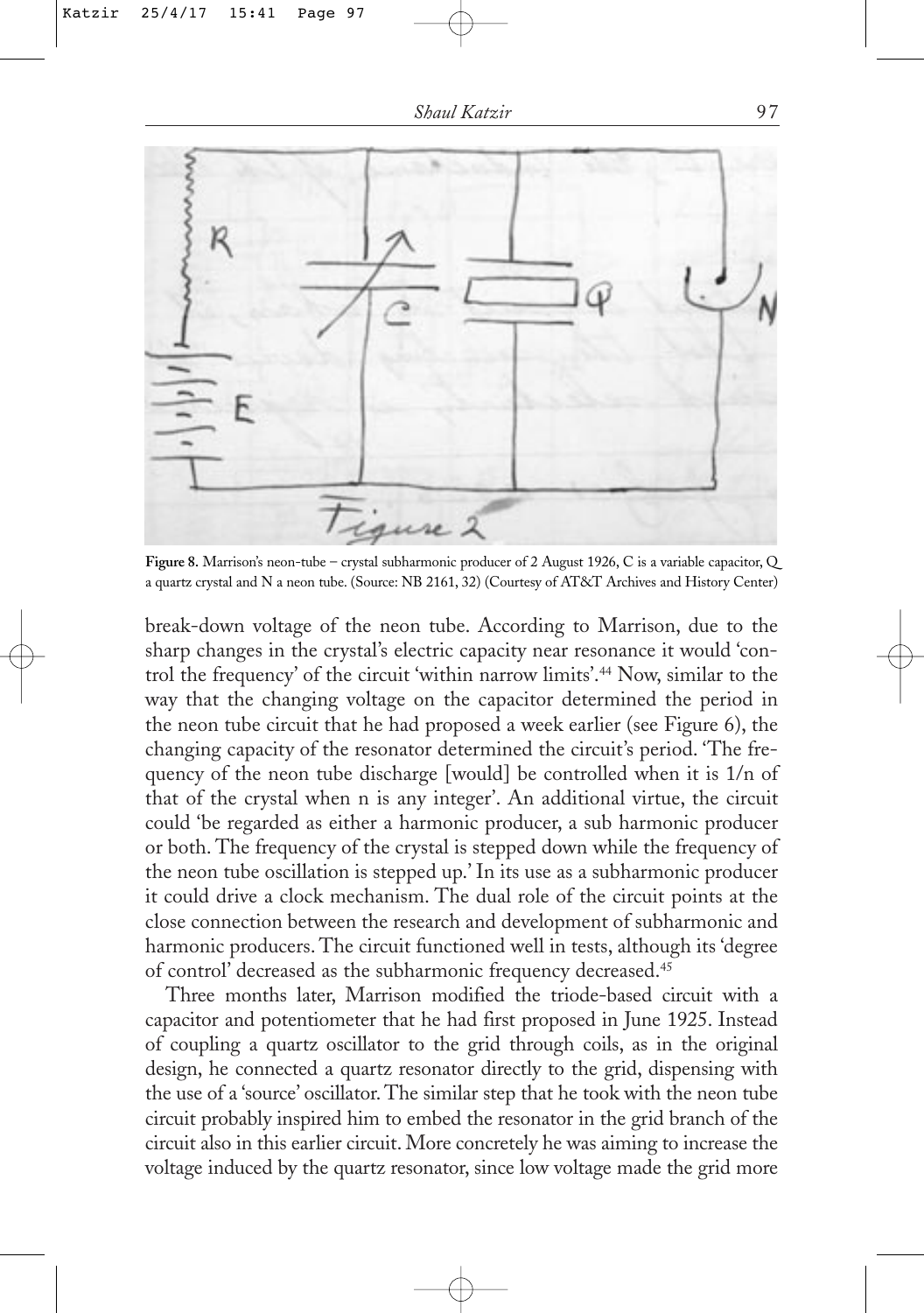

**Figure 9.** Marrison's subharmonic producer of November 1926. Here K is a capacitor and B a battery, while E represents the EMF available by the potentiometer. The oscillating voltage from the crystal (Q ) suffices to overcome the negative voltage on the grid (from a battery) only as the condenser (K) charges up, which happens 'after the 1st, 2nd, 3rd (etc as desired) cycle of the crystal'. Once discharge begins, feedback coils keep sufficiently high voltage on the grid to ensure an abrupt discharge of the condenser, as in the design from June 1925 (Figure 5). (Source: NB 2161, 62. (Courtesy of AT&T Archives and History Center)

sensitive to fluctuations in the voltage due to other components of that branch of the circuit. These fluctuations were a probable source for the discharge that had occurred in the middle of the crystal's cycle before it had reached its maximal voltage. This premature discharge had lead to instability with large subharmonics in the original design and was therefore undesirable. In the modified design, the working principle remained the same (see Figure 9).

Tests made by George Hecht from Marrison's group showed that the method allowed reaching the twenty-fifth subharmonic. Even though 'the stability decrease[d] rapidly as we go to higher orders (lower frequencies)', this was a clear advantage over the original design. As with other methods, one needed to tune the apparatus manually to reach a new subharmonic, but it kept each frequency without further human intervention. To improve stability Marrison suggested driving the quartz crystal with an independent tube circuit. His reasoning: 'By this means the crystal is kept vibrating at larger amplitudes than otherwise would be obtained and it has a greater controlling effect on the low frequency output.'46 Here, Marrison went back to dividing the circuit into sub-circuits, a general tendency in his design, although in this case he did not return to a separate piezoelectric oscillator until two months later, when he used a new method, which AT&T would adopt for its frequency standard.

## *The first quartz frequency standard and clock*

By 27 January 1927, Marrison invented a new device, which he called 'A Sub

98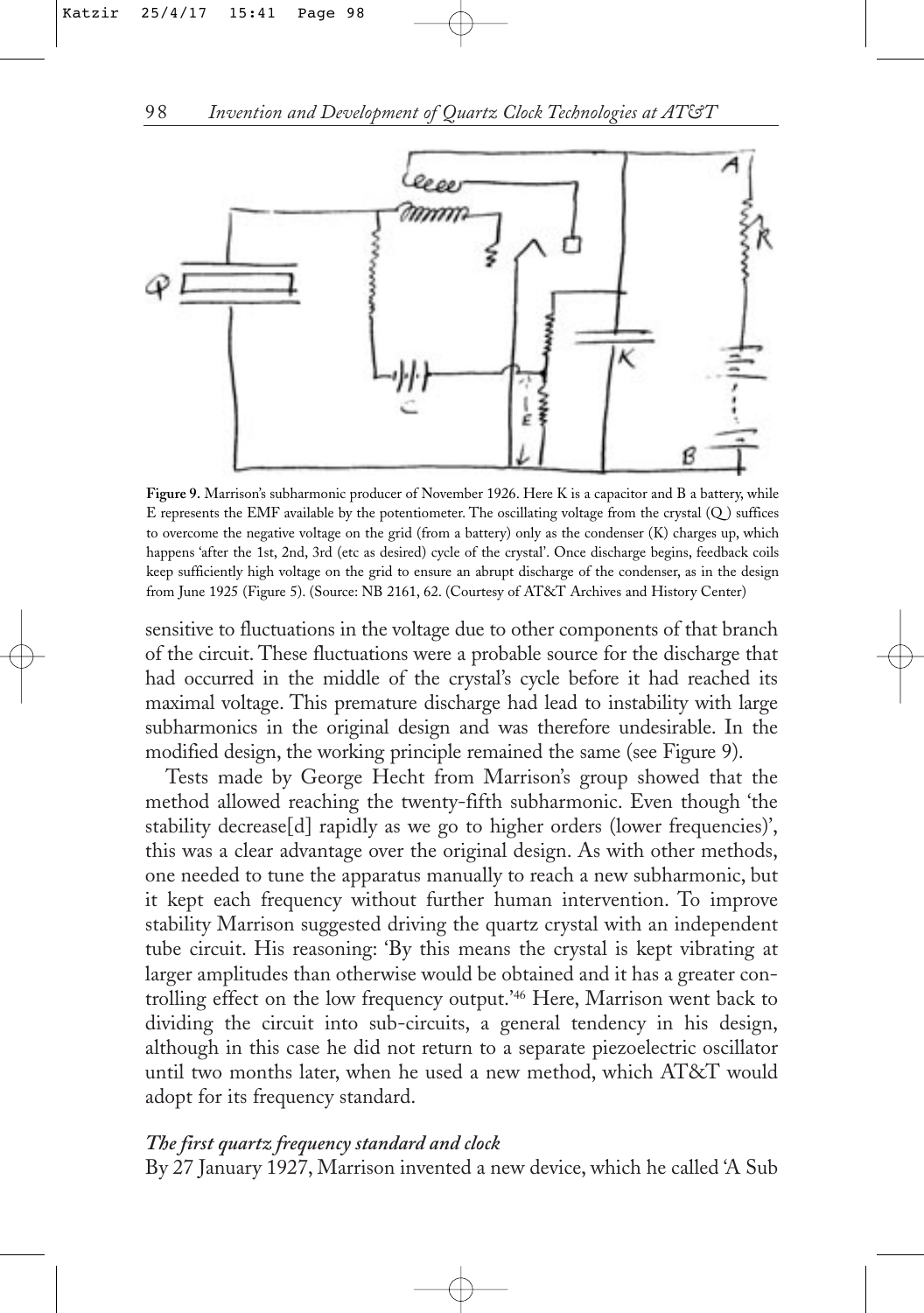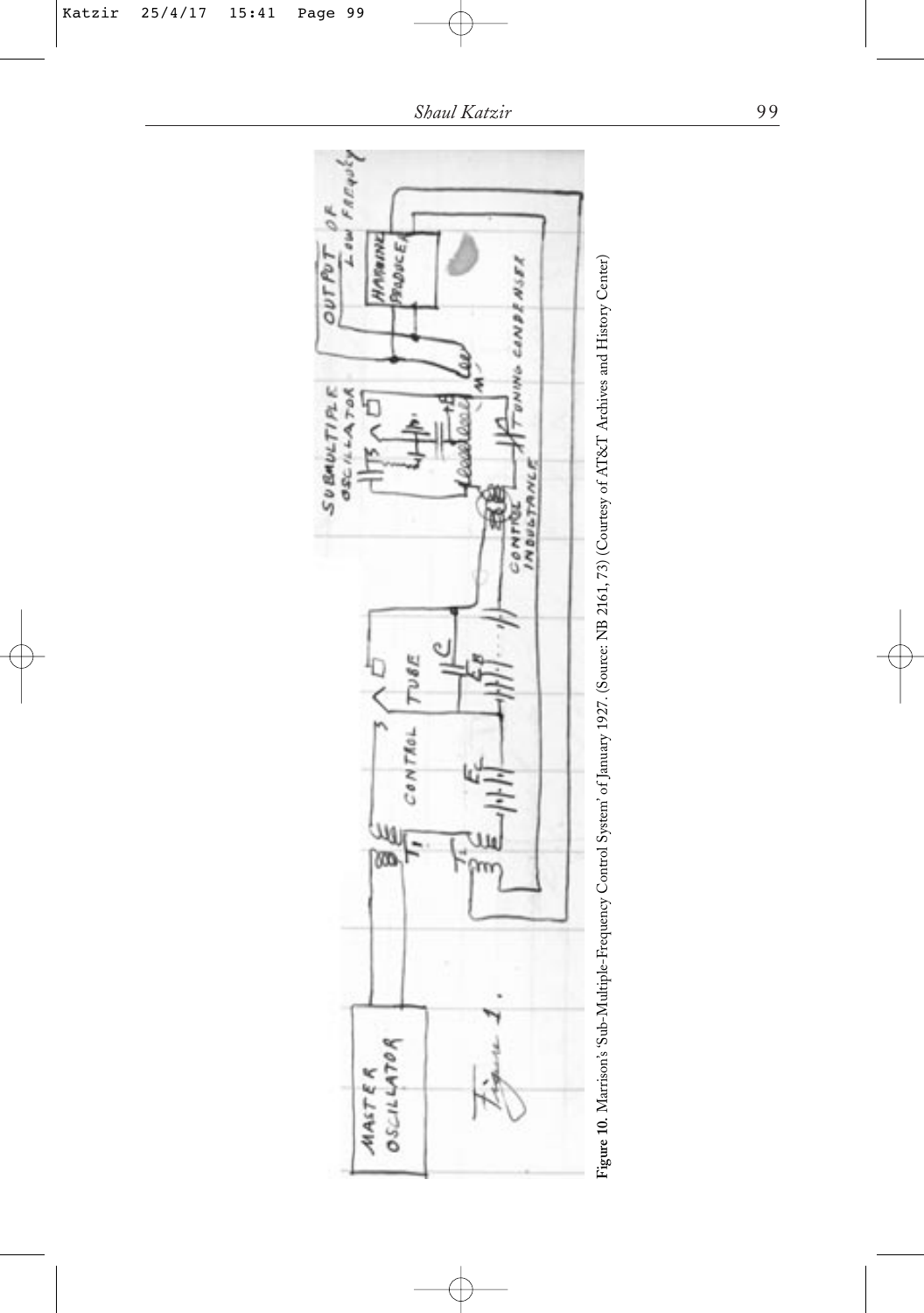Multiple-Frequency Control System'. The new system was deemed reliable enough for use by AT&T in its frequency standard. Because it furnished means to reach frequencies useful for driving a clock to monitor the accuracy and stability of the resonator's frequency, Marrison's new frequency divider enabled the construction of AT&T's central frequency standard on a quartz resonator. The timekeeper was not only an important part of AT&T's first crystal standard, but was also the first operating quartz clock.

Enjoying insights and experience gained from two years of research, Marrison combined in the new method a few earlier ideas in modified form with one important novelty. As in most of the earlier methods, a separated quartz oscillator controlled the voltage on a grid of a 'control tube' without being integrated in the circuit. The current from the tube controlled a circuit tuned to oscillate by its own capacity and inductance at the desired (sub) frequency (labelled 'Submultiple Oscillator' in Figure 10), an idea that Marrison had first used in his neon tube controlled circuit of 31 July 1926. The important novelty that he incorporated was a self-regulating mechanism that adjusted the frequency of the submultiple oscillator to the desired one by changing the inductance of the circuit through a special coil (labelled 'Control Inductance' in Figure 10). This mechanism relied on feedback from the controlled frequency, which included a harmonic producer that multiplied the oscillation back to the higher input frequency. The role of the harmonic producer was to compare the submultiple oscillation with the input frequency. This resembled the working principle of Marrison's first proposal to synchronize a motor with a high frequency oscillator, from November 1924. The new design, however, was totally electromagnetic (except for the crystal, of course). In order to run a clock, or to use the frequency in any other way, Marrison coupled an output circuit to the submultiple oscillator.<sup>47</sup>

In the feedback mechanism, Marrison coupled the output of the harmonic producer to the grid branch of the control tube through inductive coils  $(T_{2})$ in series with the voltage induced from the piezoelectric resonator (labelled 'Master Oscillator' in Figure 10). Its design was based on a theoretical understanding of the alternating current produced by harmonic producers and piezoelectric resonators. The combination of their induced voltage determined the existence and strength of current through the tube. While the piezo-oscillator induced a steady voltage wave, changes in the frequency of the submultiple oscillator altered the wave induced by the harmonic producer and thereby changed the phase relations between the two induced waves. Constructive or destructive interference would thereby change the voltage on the grid and, in turn, the discharge through the tube. The control tube and the control inductance were tuned so that when the submultiple frequency was too high the phase difference between the two waves would increase and the positive voltage on the gird would decrease (see Figure 11 for more details).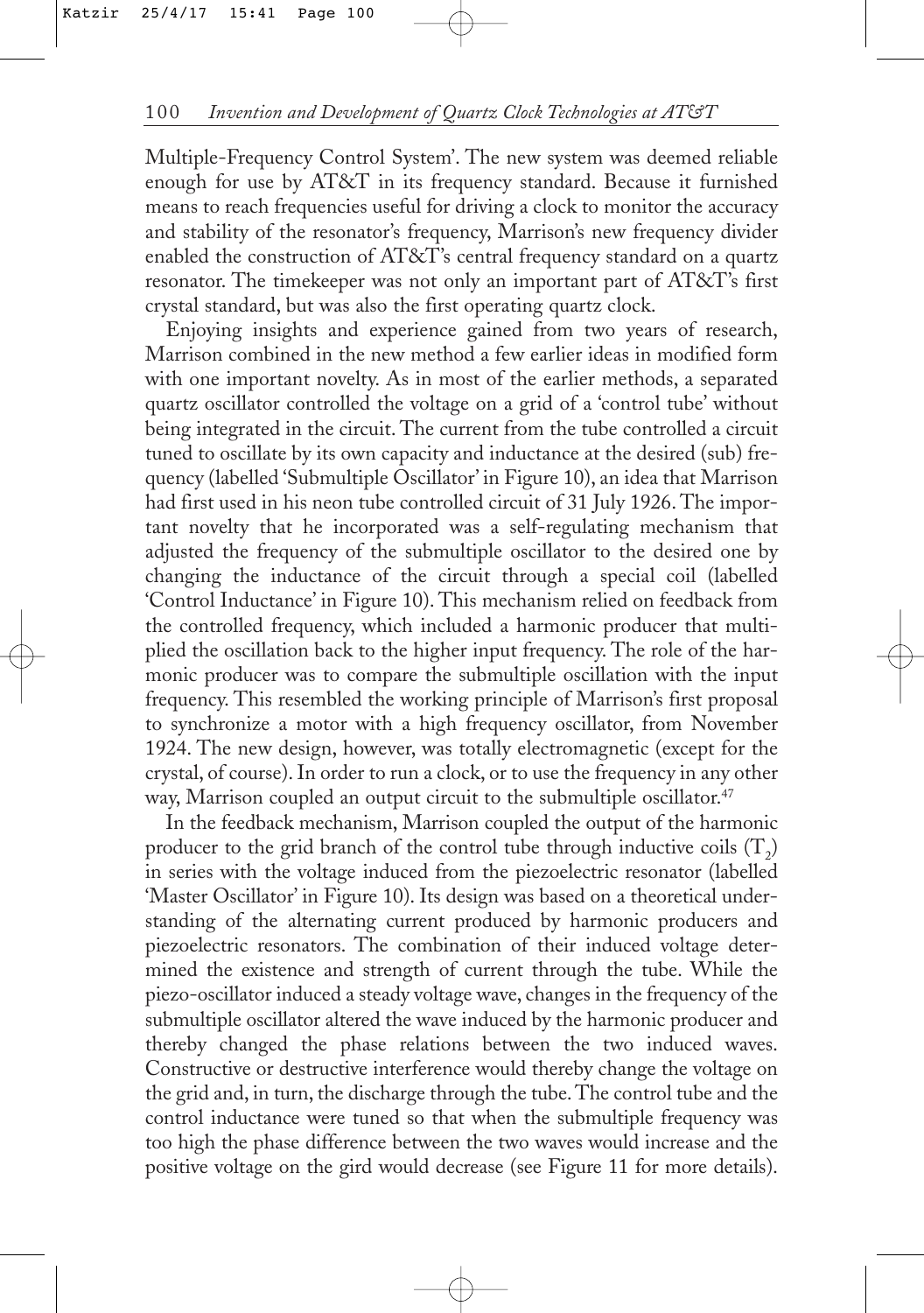

**Figure 11.** The effect of the harmonic producer on the control tube current – a graphical presentation: The left figure ('FIG 2') shows the grid voltage (left side) and the resulting current on the triode ('plate current' – on the right side) under the influence of the voltage induced by the master (piezoelectric) oscillator alone. In this case the maximal voltage on the grid branch of the control tube would suffice to produce a small stable periodic current in the triode, as shown in the right side of the figure. The two other figures show the effect of connecting the harmonic producer to the circuit when the frequency of the submultiple oscillator is either faster (right figure) or slower than the subharmonic (lower figure). When the frequency of the submultiple oscillator increased, the phase of the electric wave produced by the harmonic producer advanced in relation to that of the master oscillator. As shown for an extreme case in the right figure ('FIG 3'), in that case the two waves have destructive interference, which nullifies the current at the plate. Since the harmonic producer sends a wave only once every few cycles of the piezoelectric oscillator, the current would be zero only at these cycle and would keep its normal value at the other cycles, as in 21A at the figure (corresponding to 21 of the grid voltage on the left side). When the output frequency decreased, it would retard so as to approach the master oscillator phase ('FIG 4' at the bottom). Their constructive interference would lead to a higher voltage on the grid (23) resulting in a stronger current in the control tube, as shown on the right side of the figure. When synchronized the two voltage waves would keep an in-between and constant phase difference that maintained a constant current in the tube. (Source, Marrison, 'Frequency-control system')

Consequently, the average current in the tube and in the control inductance in that branch would also decrease, resulting in an increase in its inductance and in the inductance of the submultiple oscillator which thereby lowered the frequency back to its desired value. A decrease of the output frequency would cause a reverse process: raising the voltage on the grid, resulting in a lower inductance in the submultiple oscillator and an increase in its frequency to the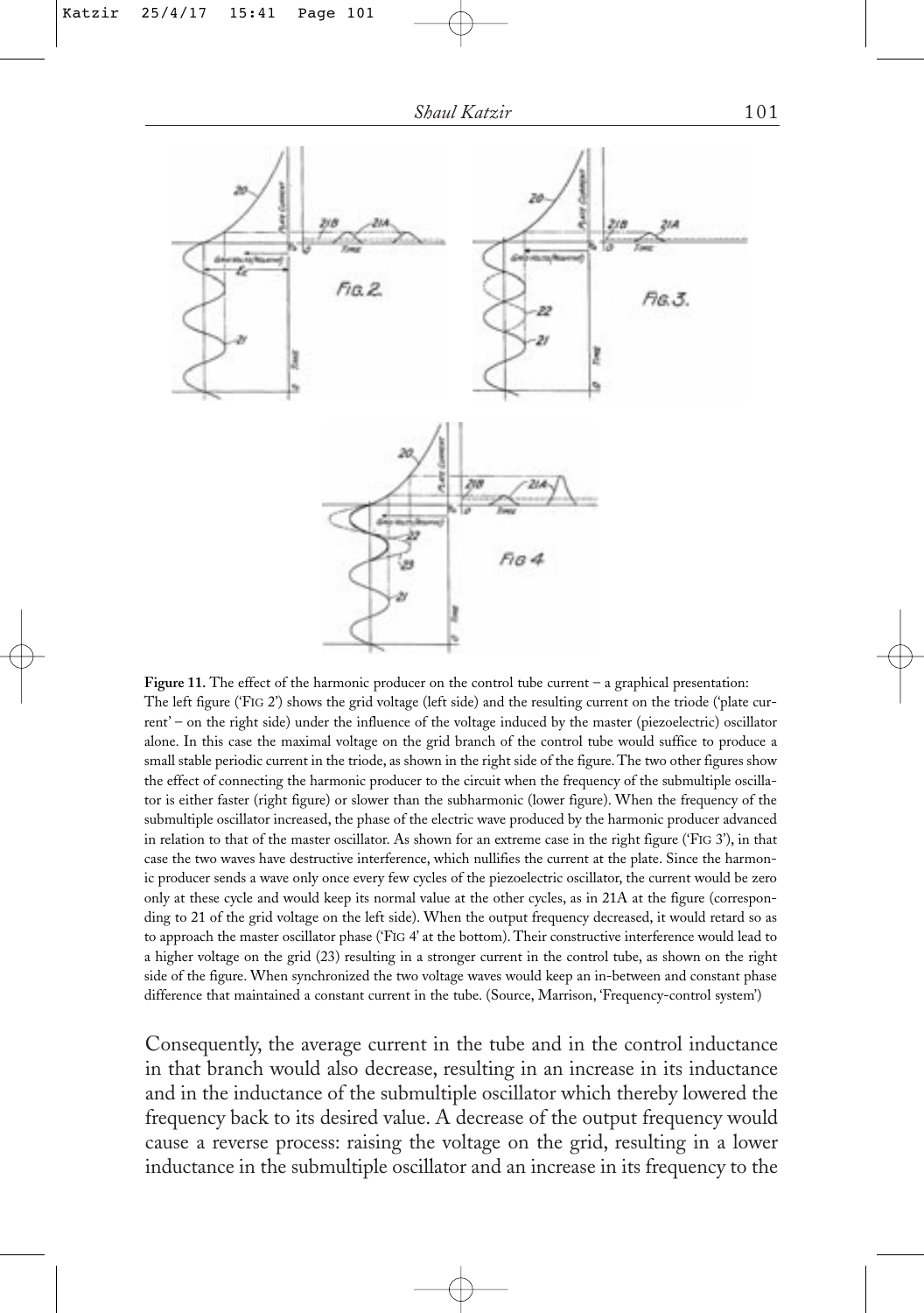desired value.48 The two therefore functioned as a feedback mechanism that held the output frequency stable with respect to the grid.

By means of an ingenious mechanism, Marrison ensured the selfregulation of the circuit. The control inductance consisted of a ring of magnetic core having two windings, one connected to the plate (anode) of the control tube, the other forming a part of the controlled oscillator. The material at the core had a highly variable permeability, which meant that the magnetic field strength (**H**) of the magnet was not a linear function of the external magnetic field (**B**), but rose faster with the increase of the external field (e.g. twice the external field induced more than twice the inner field). A change in the magnetic field in one part of the control inductance sufficed to change the permeability and thereby the inductance of the whole. Thus, when the direct current in the control tube winding increased, it would induce a stronger magnetic field (as current always does), which would increase the inductance of the control inductance and, with that, the inductance of the submultiple oscillator, thereby decreasing its frequency. A decrease in the current would lead to a reverse process.

The methods and practices of Bell Labs provided Marrison with many of the resources he needed to devise this self-regulating circuit. A few researchers at that laboratory had already suggested exploiting the strong response of a core of variable permeability on the magnetic and electric behavior of coils and circuits. Although different from its use in Marrison's clock, such uses were suggestive for his search of circuits with a self-regulating mechanism. In addition, in late 1922, Ralph V. L. Hartley, Horton's direct supervisor, suggested a harmonic generator based on coupling two circuits by a common magnetic core with windings in each circuit. The high inner magnetic permeability of the core blocked an electric voltage, except for short intervals when the magnetic flux is changed. Hartley relied on a specific material developed by Western Electric, dubbed 'permalloy', due to its very high permeability relative to that of other ferromagnets. Starting from 1913, Gustaf Elmen from the research branch developed the alloy to provide high permeability for the needs of high load in long telephone wires of the Bell system. Once the alloy was available, researchers at AT&T, such as Hartley, continued searching for uses in other technical contexts. Their regular meetings and other interactions provided knowledge about such resources and methods for their use. The size of AT&T and its comprehensive care for the full system of telecommunication were crucial for developing the alloy for use in one realm (cables understood with the tool of electromagnetic fields) and later for its implementation in others (electronic system). Marrison himself had already employed permalloy coils before he suggested the subharmonic producer. In July 1925, he used such coils as a balance tilted by a current initiated by speech in a 'suppressed carrier system'. Apparently, Marrison's own ideas of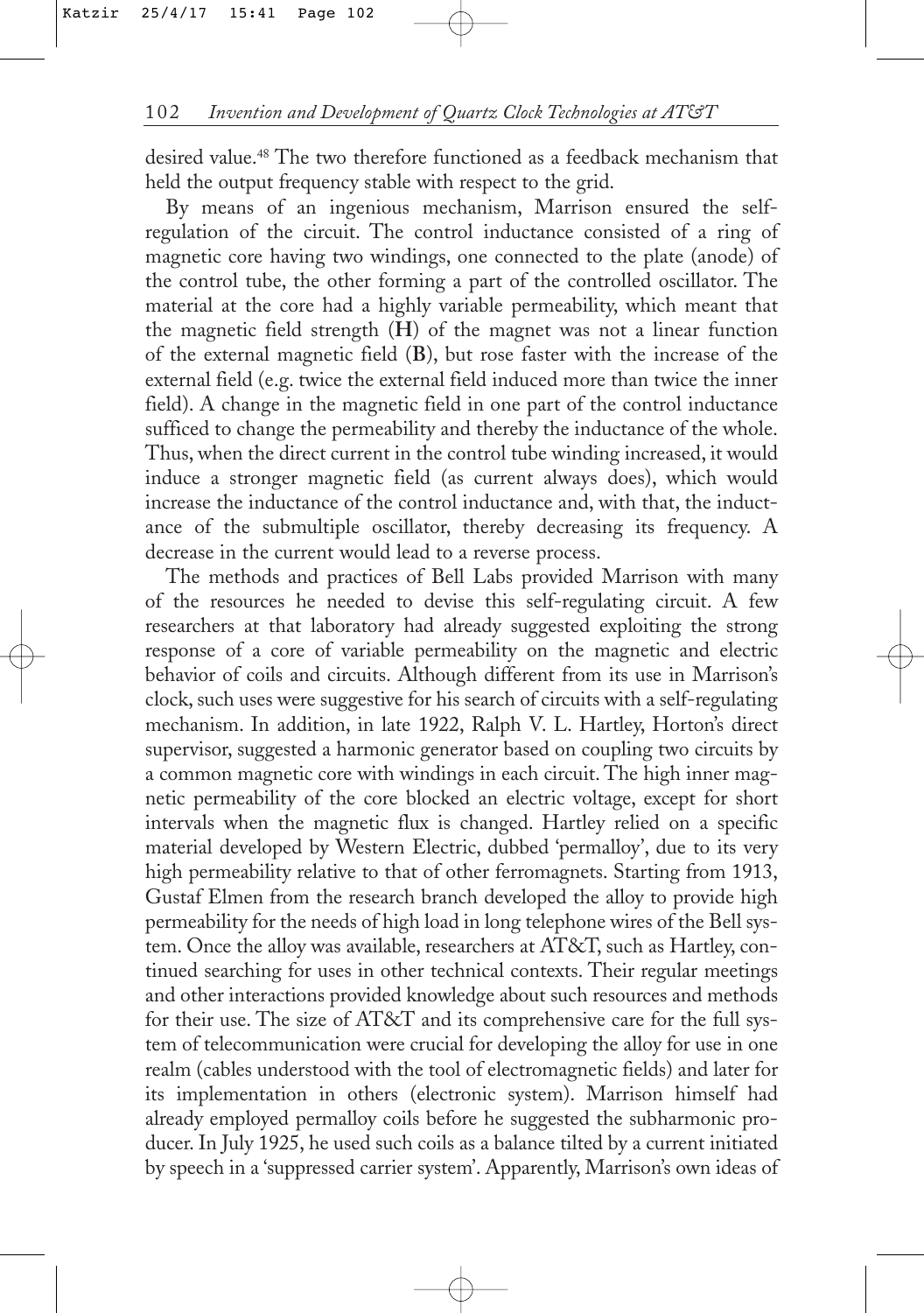using the control inductance in the subharmonic producer inspired at least one additional researcher at Bell Labs, William A. Knoop, who used it to couple a few circuits in a synchronization system, patented in 1928.49

Marrison's new subharmonic producer performed very well. By October 1927, Marrison and Horton had 'found that the frequency of a given current can be controlled by a current of higher frequency with much greater stability than by a current of lower frequency'.50 The inventor had already filed a patent in March.<sup>51</sup> Interestingly, AT&T decided to patent Marrison's earlier suggestions for subharmonic producers only after reaching the newer more stable method. Apparently only after frequency division had seemed practical, did AT&T try to defend it against potential competition (although unsuccessfully).<sup>52</sup> With their application in the patent office, the Marrison group continued to examine the different components of the crystal based frequency standard system and made further improvements. They found that the new subharmonic producer allowed them to produce frequencies in a ratio of fifty to one, twice as much as attained earlier and probably with steadier results. Although by using two dividers in series it would have been feasible to reach a frequency of one hundred hertz to drive a synchronous motor, the group preferred dividing the frequency in two steps: one electronic and one mechanical. Their work therefore relied on proved devices from the tuning-fork clock even as these devices complicated the system.<sup>53</sup>

### *Improving the precision of the clock*

In the summer of 1927, Marrison's group installed at AT&T the first frequency and time standard based on a quartz resonator. A quartz clock was an integral part of this system, ensuring its accuracy. The group could have stopped its development, since the system had attained the accuracy needed for AT&T's telecommunication techniques, yet the success of the standard encouraged the researchers at Bell Labs to carry out elaborate research aimed at the clock's further improvement. One reason for their continued work was their expectation that the continuous increase in the useful radio range would lead to a demand for higher accuracy in frequency measurement and control. Still, it seems that the quest for higher precision gained its own momentum, and this pushed the group to pursue higher accuracy.

Marrison and other researchers at Bell Lab examined, reconsidered and suggested improvement of the different ingredients of their frequency and time standard: the crystals and their cuts, the mounting and gaps of the crystal oscillator and its circuit, as well as the subharmonic producer, the synchronous motor, the means of producing a wide range of frequencies from the resonator, and the method for comparing the quartz oscillator to an astronomical clock. Although not a direct interest of AT&T, metrology and methods of keeping time in particular occupied an increasing place in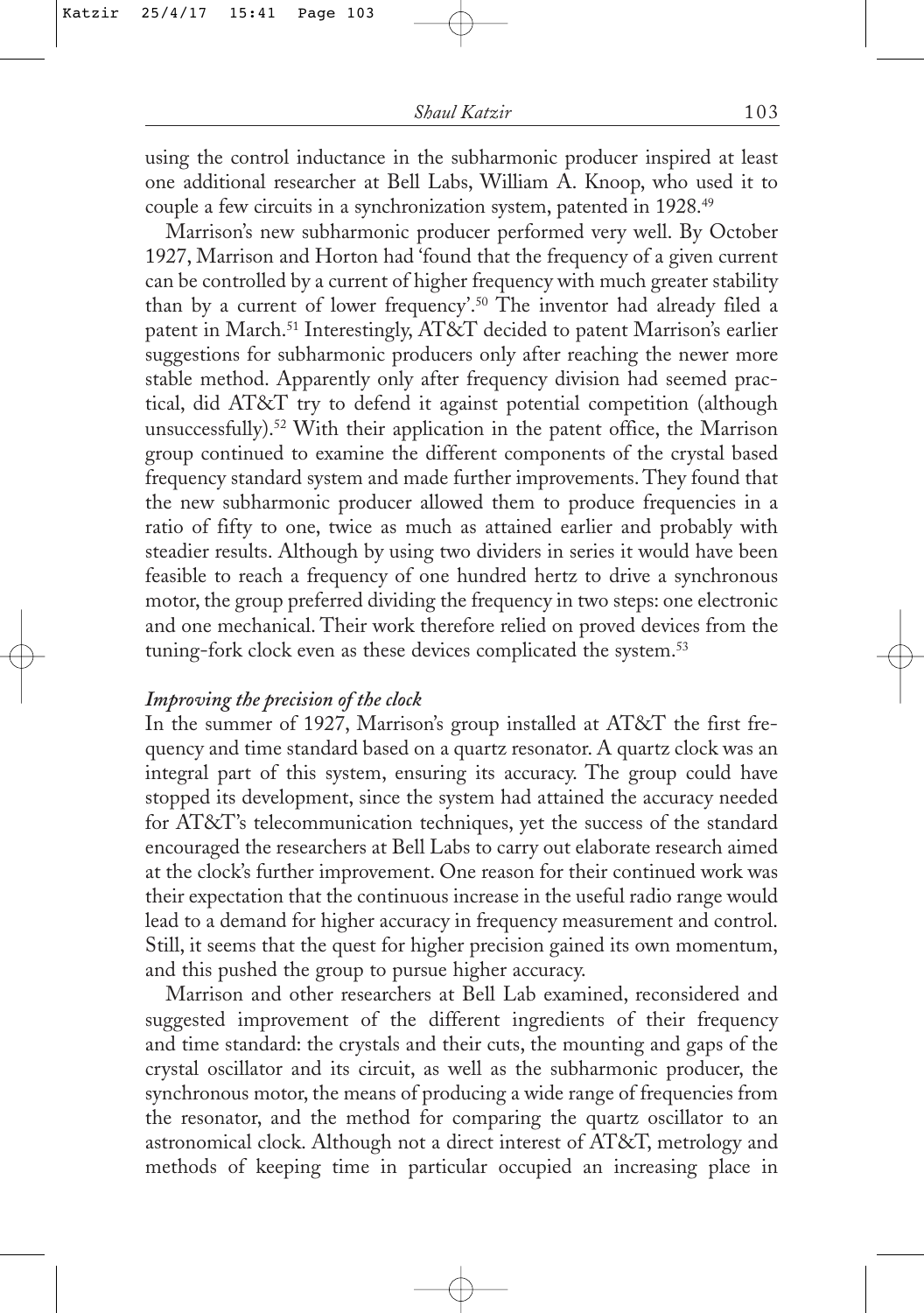Marrison's attention. The field was not new for him; he had participated in time measurements for their own sake at least since he had taken part in the measurements of the 1925 solar eclipse.54 By April 1929, the quartz clock had reached an error rate 'in the order of 0.01 second a day [about 1 in 10<sup>7</sup>]'. This was twice as accurate as the pendulum clock at the Bureau of Standards. The most accurate contemporary clock based on the new Shortt free pendulum mechanism, the culmination of two hundred and fifty years of pendulum horology, had an error between one-hundredth and onethousandth a second a day.55 Although the quartz clock could not yet replace the best pendulum clock, in 1930 Marrison suggested using it to display sidereal and mean solar time for astronomical needs from the same timekeeping element, which one could not do with a pendulum clock.<sup>56</sup>

To reach and exceed the accuracy of the best pendulum clocks, Marrison had to improve the individual components of his quartz system. He deemed the crystal itself to be '[b]y far the most important element in a crystalcontrolled oscillator' and dedicated much effort to improving its stability. Identifying the effects of changing temperature as the greatest single source of error in the quartz system, he worked in two directions. First, he tried to improve the thermal regulators in the system (an endeavour continued from tuning-fork standards). Second, he worked on reducing the sensitivity of the quartz resonator to temperature variations. In May 1927, Marrison made a breakthrough in the latter effort with an innovative cut of the quartz crystal. He reasoned that since 'plates of quartz cut in the plane of the optic and electric axes usually have positive temperature coefficients and . . . plates cut in the plane of the optic axis but perpendicular to an electric axis have negative coefficients' a cut between these directions, or a vibration that involve both, would have practically a zero coefficient. In order to get the effect he wanted, Marrison applied knowledge of physics concerning the elasticity of quartz and its dependence on temperature. The implementation of his idea, however, required further experimental research on the elasticity of quartz (the value of the temperature coefficient at angles to known cuts is not simply a function of the values in those cuts) and also a practical search for appropriate angles and shapes of the crystal cuts carved at the laboratory. Only experimentation showed that rings 'have a temperature coefficient lower than disks of the same diameter and thickness' (see Figure 12). With these rings the researchers attained at room temperature a coefficient of 'less than one part in a million per degree C'. As a by-product, 'the ring shape permit[ted] of an improved method of mounting in which there is very little friction to the holder'.<sup>57</sup>

Marrison's ability to use the results of previous and contemporary researchers points to the professionalization and specialization of science and technology in the twentieth century. His method of applying compensating effects, for example, resembles Wilhelm E. Weber's development a century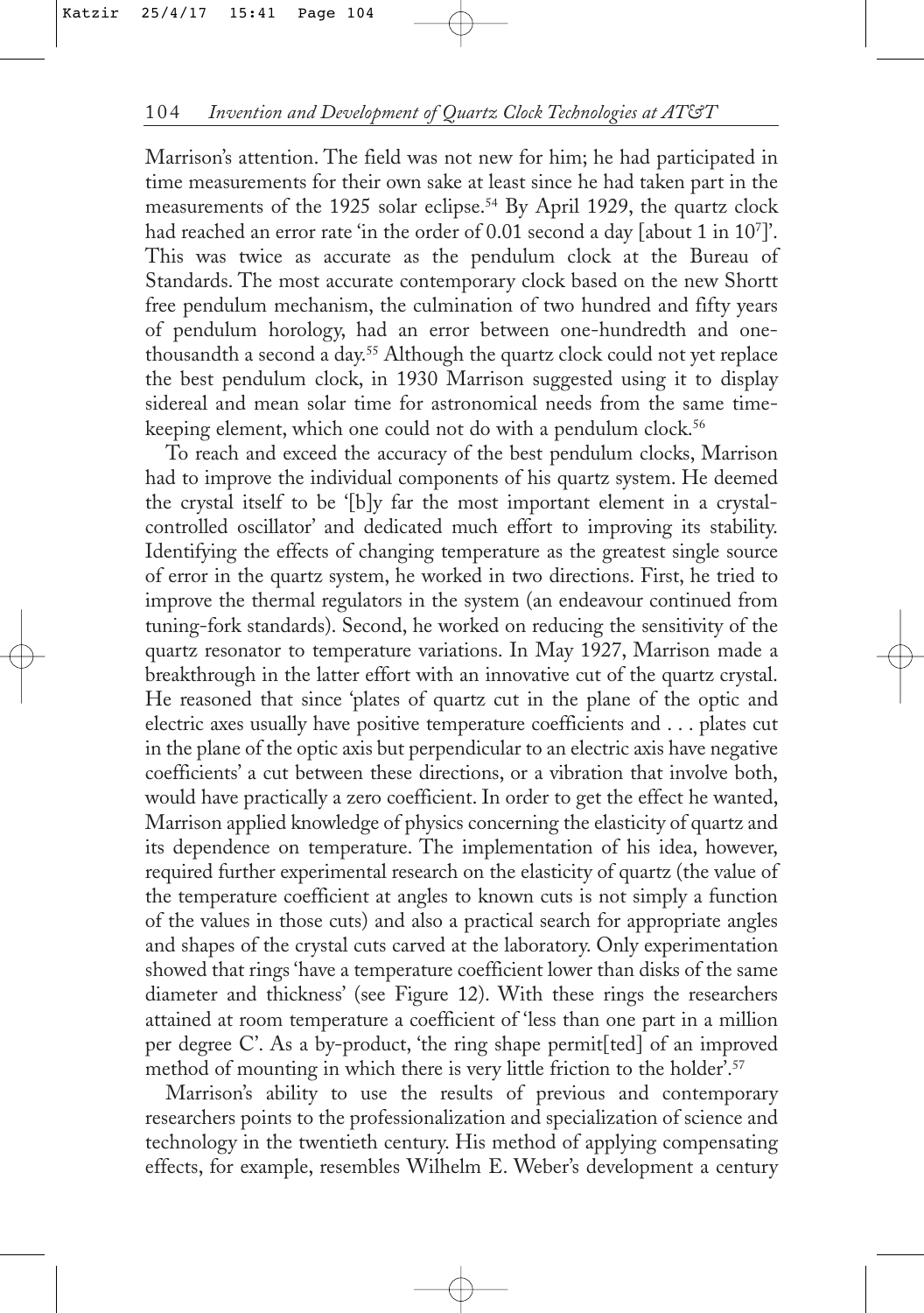earlier of reed pipes that keep constant pitch under changing airflow. Weber had also studied two opposite effects, in his case the effect of the airflow on the metal reed and on the air column within the pipe, and found that they can neutralize each other. Whereas Marrison built on the work of other researchers, Weber had had to study much of the correspondacoustics of reeds and air (Courtesy of AT&T Archives and History Center) columns himself<sup>58</sup>



ing information about the the first set of 'zero-temperature-coefficient' quartz rings. **Figure 12.** Georges Hecht, Marrison's assistant, finishing

Bell Labs offered rich resources for designing and constructing the new cut of the quartz crystal that Marrison needed. Its facilities allowed cutting and polishing the crystals in house, its manpower long research hours for extending the empirical knowledge on which his idea lay, and for examining its practical application. Moreover, he could use the results of another group within Bell Labs. Following Raymond Heising's observation of a discontinuous change of frequencies with the dimensions of crystal cuts, his assistant Frederick R. Lack examined the effect of specific directions of cuts and temperature on the frequencies of crystal resonators. Heising suggested a special cut, different from Marrison's, that exploited the observer phenomenon to reduce the crystal's thermal coefficient to practically nil. Already in July 1927, Heising had filed a patent suggesting the use of two crystal cuts, one with a positive and one with a negative thermal coefficient 'to reduce undesired variations in the frequency of the controlled oscillator due to temperature changes'. Marrison began by examining the effect of two perpendicular pairs of electrodes in the same quartz plate, and only later found a direction that combines coefficients of opposite signs in one crystal cut. Heising, however, had been working, not on a better standard, but on components for radio transmitters. Thermally stable crystal cuts were valuable both for such circuits, which lacked thermal control, and also valuable to attain the high accuracy required in AT&T's frequency and time standard. Working at the same company, Marrison and Heising easily exchanged knowledge and experience about the resonators, which advanced the research of both groups.<sup>59</sup>

Although the rich resources and specific needs of AT&T made Marrison's development more likely, other researchers devised resonator rings too. A few months earlier Erich Giebe and Adolf Scheibe at the German Physikalisch-Technische Reichanstalt (PTR) also devised a resonator ring. The German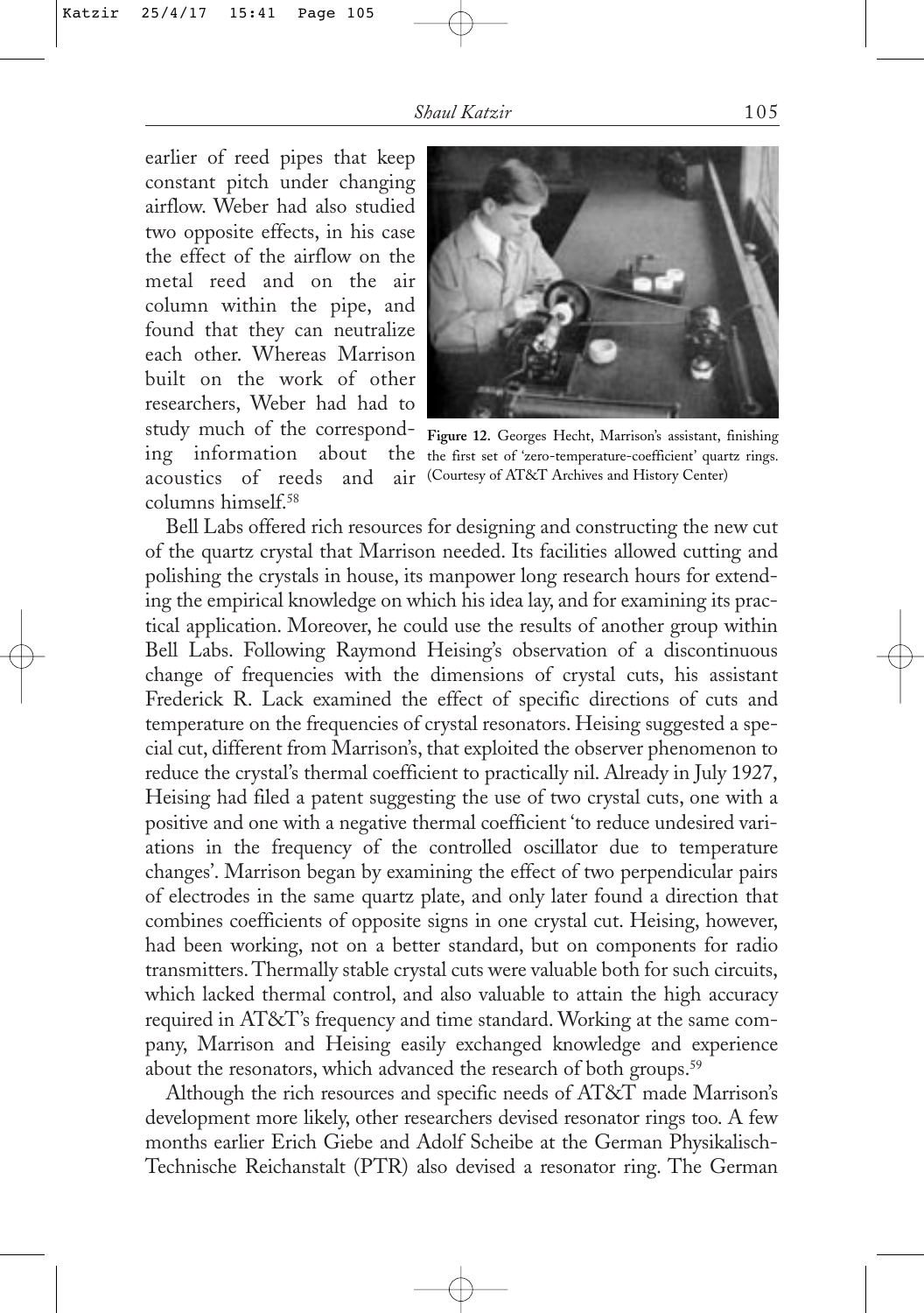researchers, however, were not looking for higher thermal stability. Instead, they wanted to obtain a wide range of frequencies from piezo-resonators, including relatively low ones (they reached 800Hz). They also sought to observe their resonance in special electric discharge containers illuminated by the strong vibration that they developed. In 1927, the German pair used torsional modes of vibrations, hitherto unexplored, and utilized quartz rings cut in the plane of their electric axes, which vividly showed their modes of vibration. While they utilized ring cuts similar in form and in some properties to Marrison's, they did not look for better thermal stability and their cut did not share the characteristics of Marrison's cut in this aspect.<sup>60</sup> Unlike Giebe and Scheibe, another foreign researcher, David Dye of the British National Physical Laboratory, did seek more stable piezoelectric resonators (although he was probably more concerned about the resonators' mechanical stability since he designed a mechanism for compensating for variation of frequency with temperature). Like Marrison, Dye found a solution in a quartz crystal ring. In the mid-1920s, Dye too developed a frequency standard based on quartz to replace the tuning fork standard. It is not clear, however, when he begin using a quartz ring for his standard. Moreover, Dye cut his crystal perpendicular to its electric axes, i.e. in perpendicular to Marrison's cut.<sup>61</sup>

Ironically, following his scrutiny of the frequency standard system, Marrison replaced the component of his system that had initially enabled the construction of an operating quartz clock: the subharmonic producer based on controlled inductance. Initially content with the performance of the subharmonic producer, by April 1928, he judged that it has 'not been as good as desired' and suggested improvements in the control circuit, without altering its basic principles. Although Marrison expressed satisfaction with the improved design, sometime during the following year he replaced it too with a circuit that worked on different principles. Originally, Marrison's main strategy was to construct a circuit with a stable but adjustable internal frequency, and to limit its oscillations to a subharmonic of a controlling circuit, similar to the harmonic producer controlled by the tuning-fork circuit. In his new design he dispensed with the idea of a stable submultiple circuit and settled for an inherently unstable tube circuit oscillator, i.e. a circuit able to vibrate at a large range of frequencies. Such a circuit would oscillate at a frequency 'which is a small multiple or submultiple of' the control frequency.<sup>62</sup>

In replacing the subharmonic generator in his system, Marrison adopted an approach that originated outside of Bell Labs. Researchers at MIT, Philips, the Italian Navy, the National Physical Laboratory and the Tokyo electro-technical institute all developed alternative frequency dividers. One of them, Balthasar van der Pol, provided a theoretical account for the tendency of inherently unstable oscillators to vibrate at a harmonic or subharmonic of a source voltage.<sup>63</sup> These developments by other researchers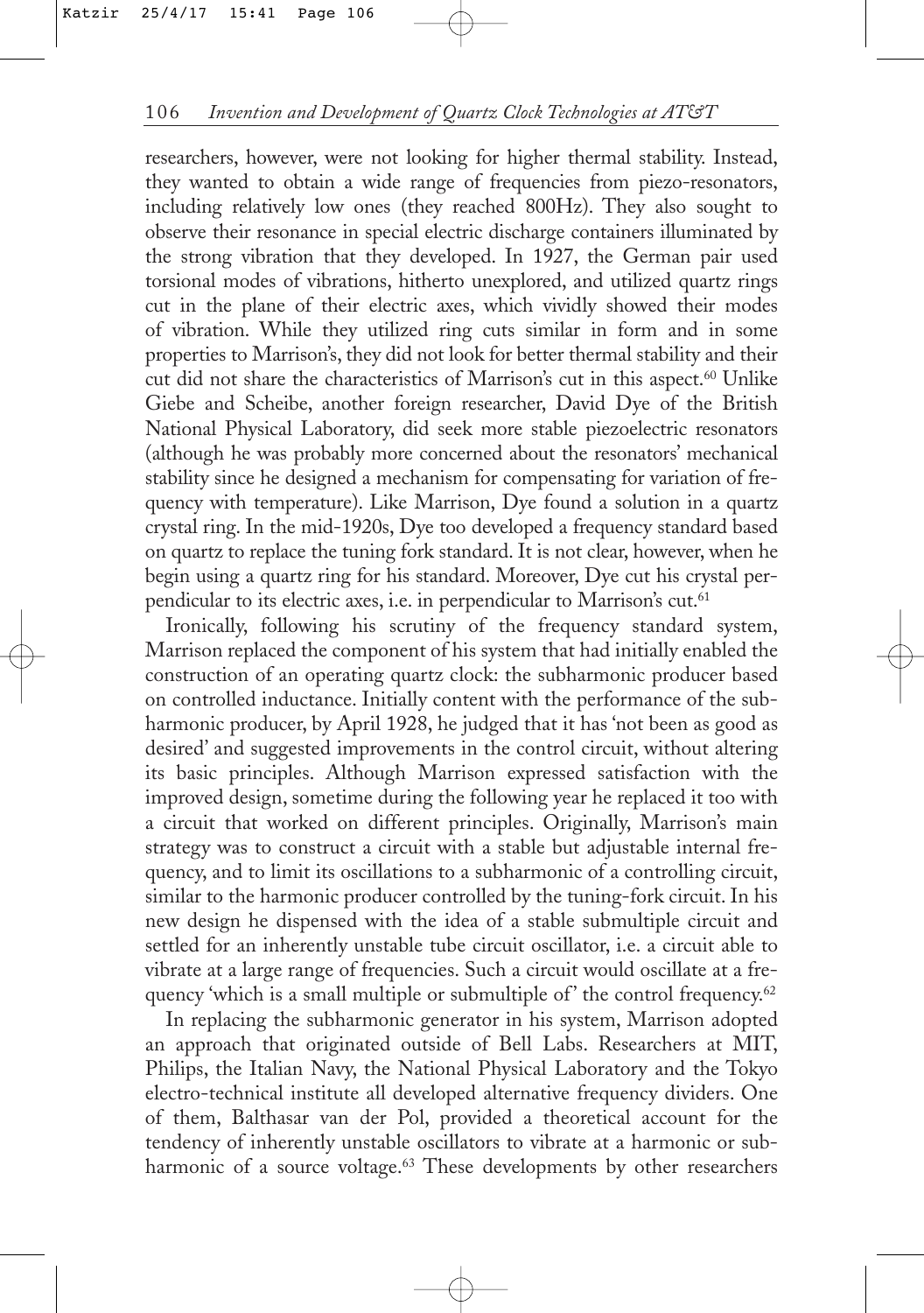helped Marrison replace his rather complex, if ingenious, submultiple circuit with a simpler circuit. Despite the replacement of a key ingredient in his frequency and time standard with a component that originated outside of AT&T, Bell Labs maintained its lead in quartz time standards for a few years.64 With the exception of the quartz resonator itself, the system as a whole was more important than the specific details of its single components. Thus, the quartz clock required more than the invention of one component (like the subharmonic generator). More than that, it required the development of the way they were assembled. Notwithstanding Marrison's prime role, this system originated from a network of physicists, engineers and inventors, both inside and outside the Bell system.

### **CONCLUSION**

Inventing the quartz clock system, Marrison followed a twisted road. Table 1 summarizes the devices that he suggested for a time and frequency standard, their sources and the relationships among them. Quite a few of the devices that he suggested for dividing the frequency of piezoelectric resonators did not evolve from their immediate predecessor. Instead, he adopted ideas from the tuning-fork standard, in use by AT&T at the time, and from other systems. Others of his devices clearly were evolved from previous ones. Yet sometimes the processes of modification and elaboration led to completely new designs. For example, the circuits that Marrison devised during July and August of 1926 began with the utilization of a separate piezo-oscillator and ended with embedding a piezo-resonator within a main neon tube circuit. At other times, Marrison returned to an older design in a modified form. For example, in November 1926, he considered a different way of connecting the piezo-resonator to the triode, in a circuit otherwise equivalent to the one he had suggested in June 1925. Marrison's methods for reducing frequencies can be grouped into two approaches: mechanical and electronic. He began with the former and turned to the latter in March 1925. Still, a month later he returned to a mechanical method. Although not ultimately used, his earlier methods provided ideas that he incorporated in later circuits. For example, the 'inductance control' method, which he used in the 1927 quartz clock, shared a logical structure with his first suggestion from November 1924. In both cases Marrison remultiplied the lower output frequency and compared it with that of the piezoelectric oscillator. Similarly, although Marrison's quartz clock was not used by others, his ideas are worth recording in detail because they reveal how industrial inventors worked, using the resources of the laboratories they work in a proceeding along many different tracks in pursuit of a given goal.

Oftentimes novelty emerges from implementing known ideas in a new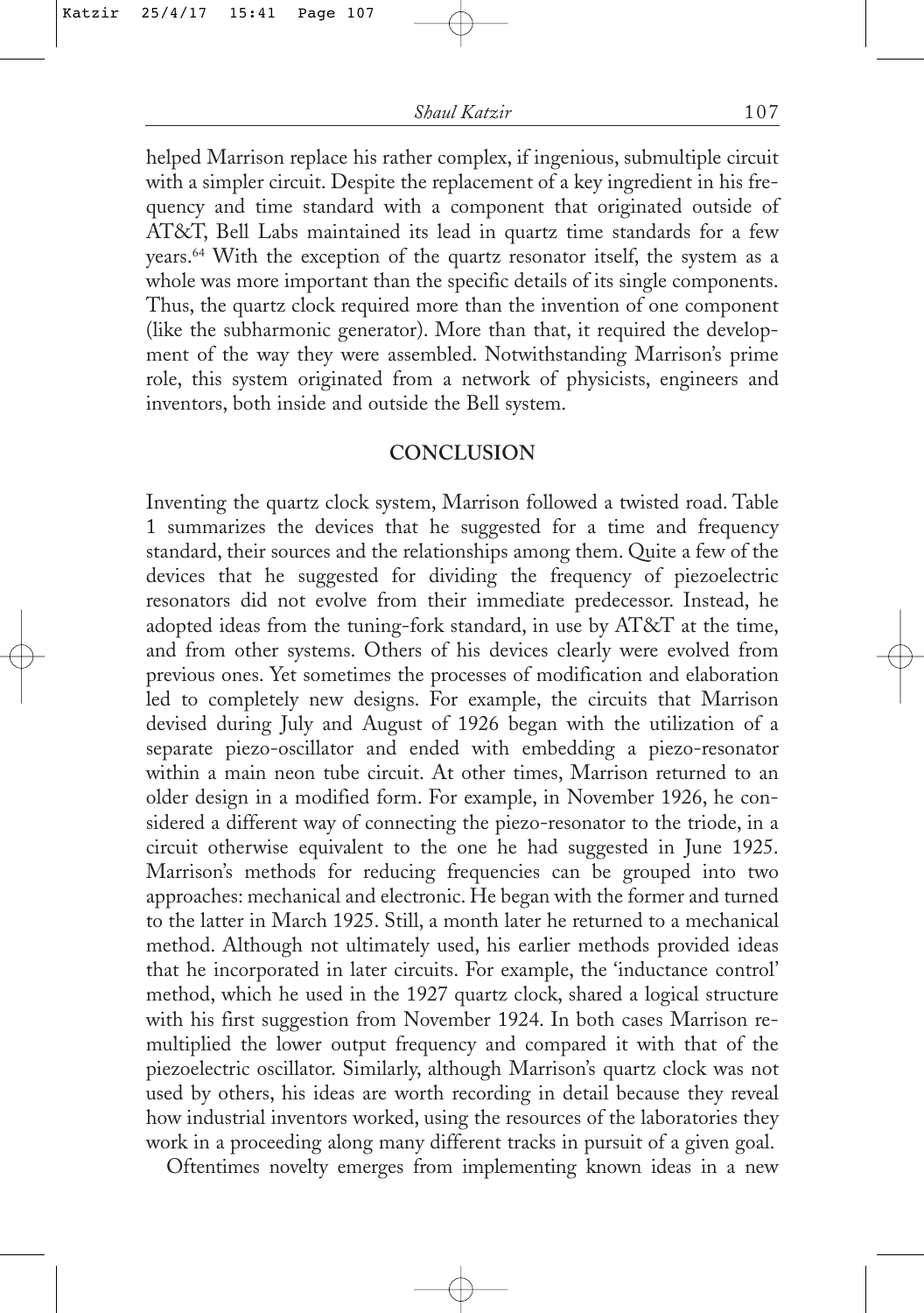|              | Table 1. Marrison's sugg                      | jestions for reaching a known lower frequency from that of a quartz resonator, November 1924 – January 1927 |             |                |                                |             |                                                                |
|--------------|-----------------------------------------------|-------------------------------------------------------------------------------------------------------------|-------------|----------------|--------------------------------|-------------|----------------------------------------------------------------|
| Date         | Kind                                          | Operating principles                                                                                        | No. of      | Highest        | Possible uses                  | Predecessor | Background knowledge <sup>2</sup>                              |
|              |                                               |                                                                                                             | frequencies | division of    |                                | method      |                                                                |
|              |                                               |                                                                                                             | obtained    | trequency      |                                |             |                                                                |
| Nov. 24      | Synchronou                                    | Mechanical + modulator                                                                                      |             | $\overline{5}$ | Clock <sup>3</sup>             |             | Clock mechanism, harmonic                                      |
|              | motor                                         |                                                                                                             |             |                |                                |             | producer & modulator of<br>tuning fork standard                |
| Mar. 25      | Two piezo-<br>oscillators                     | Modulator                                                                                                   |             | About 10       | Clock                          | Nov. 24     |                                                                |
| June 25      | $\circ$<br>Subharmoni<br>producer             | Controlled tube-capacitor<br>circuit                                                                        | ∽           | 4              | Attaining lower<br>frequencies |             | in the tuning fork standard)<br>Harmonic producer (as          |
| July 25      | Two synchronous<br>motors                     | Mechanical + modulator                                                                                      |             | About 20       | Clock                          | Nov. 24     |                                                                |
| 23 July 26   | Subharmonic<br>producer                       | Controlled tube-capacitor<br>circuit with neon tube                                                         | Unknown     | Unknown        | Clock & lower<br>frequencies   | June 25     | General use of neon tube<br>in electronics                     |
|              | <u>ت</u><br>31 July 26 Subharmoni<br>producer | Controlled tube-capacitor<br>with neon tube and its<br>own LC circuit                                       | Unknown     | Unknown        | Clock & lower<br>frequencies   | 23 July 26  |                                                                |
| 2 Aug 26     | <u>ت</u><br>Subharmoni<br>producer            | Piezo-resonator - neon tube                                                                                 | Unknown     | Unknown        | Clock & lower<br>frequencies   | 31 July 26  | Experience with piezo-<br>electric resonators                  |
| Nov. 26      | <u>ت</u><br>Subharmoni<br>producer            | Piezo-resonator connected to<br>controlled tube                                                             | 24          | 25             | Clock & lower<br>frequencies   | June 25     |                                                                |
| Jan. 27      | Submultiple<br>oscillator                     | inductance, feedback<br>Magnetic control                                                                    | \$          | 50             | Clock & lower<br>frequencies   | 31 Jul 26   | Jun. 25; Nov. 24; Use of variable inductance<br>at Bell system |
| <b>Notes</b> |                                               |                                                                                                             |             |                |                                |             |                                                                |

1 Above the input frequency/ies Above the input frequency/ies

2

Beyond the knowledge that was used in the predecessor methods. Beyond the knowledge that was used in the predecessor methods.

<sup>3</sup> That is, the method allowed driving a clock mechanism. That is, the method allowed driving a clock mechanism.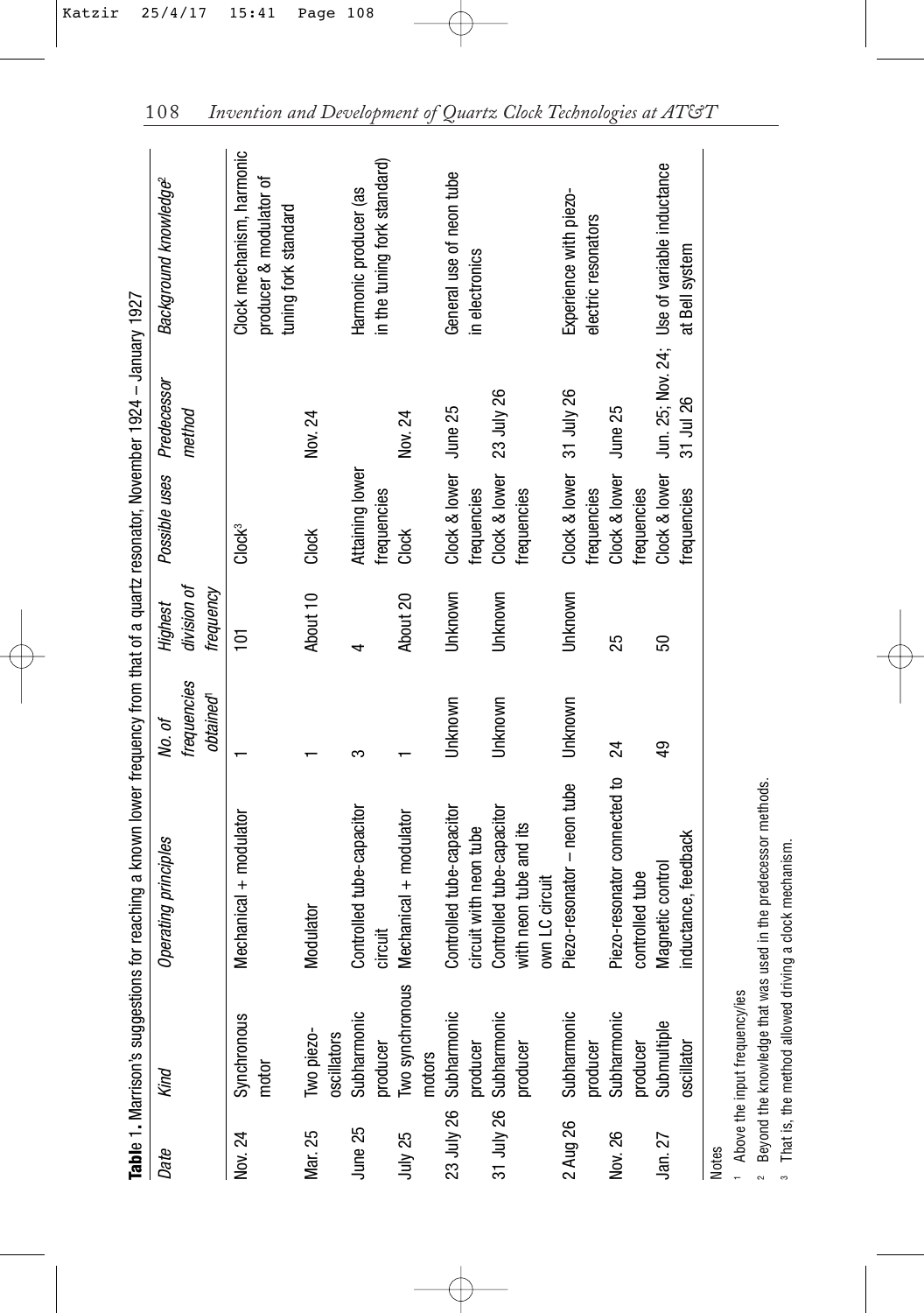context. Many of Marrison's innovations followed from variations on previous techniques and adaptations of methods and procedures from one realm (e.g. tuning-forks) to another (e.g. quartz resonators), or from one device (e.g. piezo-resonator connected to a neon tube in August 1926) to another (e.g. piezo-resonator connected to a triode in November). Replacing the tuningfork with the quartz resonator required considerable changes to AT&T's frequency standard, but Marrison's group continued to use parts from the preceding standard system (e.g. the clock mechanism), and to combine ideas and techniques from other parts of that system. For example, in November 1924, Marrison employed the technique of driving a synchronous motor by electric oscillations, a technique previously used with the tuning-fork standard. Replacing this mechanical method with an electronic one, a few months later he devised a subharmonic producer in analogue to the harmonic producer used with the older standard. As he had done in its predecessor, he controlled the frequency of a target circuit, tuned to oscillate at the desired frequency, by a periodic physical influence from the source circuit. In these and other cases, novelty resulted from combining known and usually common components and modifying their specific properties. Though known, the components that he used were state-of-the-art devices available at the corporate laboratory, from the common triodes, through the less ordinary neon tubes, to the relatively new piezoelectric resonators and oscillators and the uncommon coil with a high permeability core. Their combinations resulted in novel devices.

The new way to cut a quartz crystal that he developed, the high point (but not the end) of the research on stabilizing the crystal resonator, exemplifies Marrison's debt to theoretical knowledge. Although he contributed to the knowledge of elasticity by empirically finding the exact direction of a zero thermal coefficient in a quartz crystal, fostering science was only an atypical by-product of his group's research. The members of Horton's group at Bell had little freedom to pursue more general, in this sense scientific, questions that did not relate directly to their immediate technological aims. They were, however, well-versed in the current scientific and engineering literature. In addition, they learnt about new developments and approaches, sometimes before they were published, through direct exchange with researchers, outside of Bell Labs, like Cady. While outside developments were discussed within Bell Labs, more important was the circulation of ideas in use at AT&T, like those of combining crystal cuts in different manners to reduce the variations of their frequency with temperature, and the use of permalloy in coils to control electric circuits. The laboratory's own large staff allowed its researchers to experimentally explore a sizeable number of their ideas. Like his colleagues, Marrison also had rich material resources at his disposal. These included, among other things, state of the art electronic tubes,<sup>65</sup> the means to cut and polish crystals at the laboratory, and the permalloy for his coils. The general strategy of combining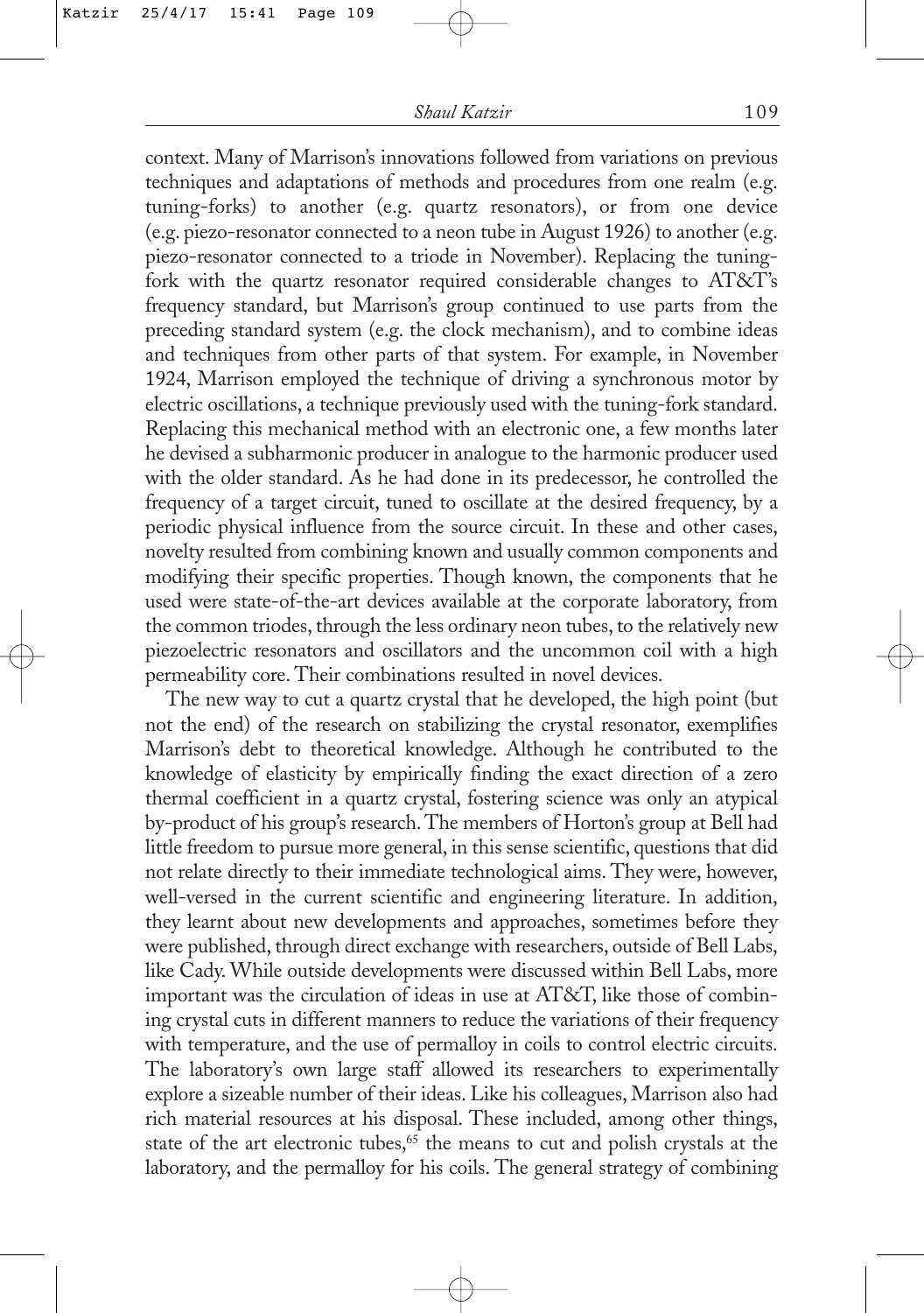and varying extent techniques and components was well-known and used by inventors. Yet the facilities of the modern corporation made it particularly potent. The rich intellectual and material resources allowed the modern corporate inventor to employ varied devices and methods, to modify them to specific needs, combine them and examine the performances both of the individual components and of the composite devices. While Marrison, Horton and other researchers at Bell Labs showed ingenuity, these resources were crucial for their inventions and their success in constructing the first quartz clock.

### **ACKNOWLEDGEMENTS**

I thank Jaume Navarro for his comments an earlier version of this article, the anonymous referees for their suggestions, the editor of *ICON* for her helpful work, and George Kupczack for his help at AT&T archives. I am grateful to the institutions that supported my research on and writing of this article as a Humboldt fellow at the Max Planck Institute for the history of science, and a Marie Curie Fellow of the Gerda Henkel Foundation (M4HUMAN) at Tel Aviv University.

#### **NOTES**

- 1 Thomas P. Hughes, *American Genesis: A Century of Invention and Technological Enthusiasm, 1870–1970* (New York: Viking, 1989), 138–9.
- 2 Hughes, *American Genesis,* 66–71 (independents' choice of problems).
- 3 E.g., Hugh G.J. Aitken, *The Continuous Wave: Technology and American Radio, 1900–1932* (Princeton, N.J.: Princeton University Press, 1985), 188–189, 228; Ian Wills, 'Instrumentalizing Failure: Edison's Invention of the Carbon Microphone', *Annals of Science*, 64 (2007): 383–409.
- 4 On the history of tuning-fork standards, see, Shaul Katzir, 'Frequency and Time Standards from Acoustic to Radio: The First Electronic Clock', Lara Huber and Oliver Schlaudt (eds) *Standardization in Measurement: Philosophical, Historical and Sociological Issues* (London: Pickering and Chatto, 2015), 111–124.
- 5 For a comprehensive discussion of the technological and societal aims and problems that led to the development of quartz clock technologies by the various groups that worked towards them in the academy, industry and state laboratories, and of the research carried by those groups, see Shaul Katzir, 'Pursuing frequency standards and control: the invention of quartz clock technologies', *Annals of Science*, 73 (2016): 1–39. Here I refer only briefly to the reasons that directed AT&T's researchers to the specific technological problems that they examined. Other histories of the developments in AT&T do not suggest the close analysis of the invention and development process offered here. See Carlene E. Stephens, 'Reinventing Accuracy: The First Quartz Clock of 1927', in *Die Quarzrevolution: 75 Jahre Quarzuhr in Deutschland 1932–2007*, ed. Johannes Graf (Furtwangen: Dt. Uhrenmuseum, 2008), 12–23 and the fair reconstruction by the chief protagonist: Warren A. Marrison, 'The Evolution of the Quartz Crystal Clock', *The Bell System Technical Journal*, 27 (1948): 510–588.
- 6 For an elaborated discussion of the consequences of the quartz clock technologies see Shaul Katzir, 'Time Standards for the Twentieth Century: Telecommunication, Physics and the Quartz Clock', *The Journal of Modern History*, 89 (2017): 119–150.
- 7 Joseph W. Horton, Norman H. Ricker, and Warren A. Marrison, 'Frequency Measurement in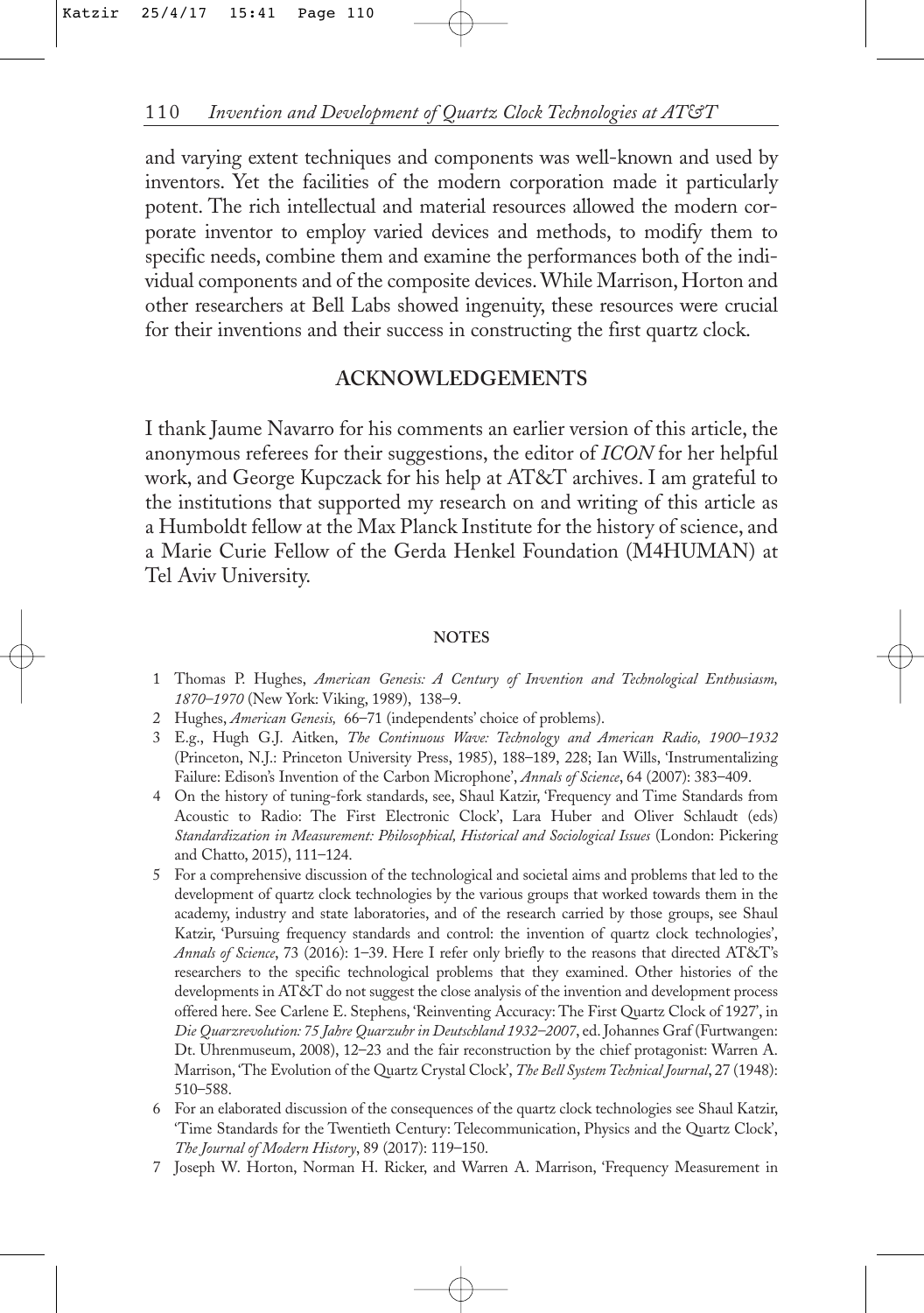Electrical Communication', *Transactions of the American Institute of Electrical Engineers* 42 (1923): 730.

- 8 Aitken, *The Continuous Wave: Technology and American Radio, 1900–1932*; Sungook Hong, *Wireless: From Marconi's Black Box to the Audion* (Cambridge, MA: MIT Press, 2001), 155–189.
- 9 Horton, Ricker, and Marrison, 'Frequency Measurement in Electrical Communication', quote on p. 730; Marrison NB 1112-2, p. 38 (29 May 1922), which mentions also earlier work, Riker NB 1097-2 (June 1921–December 1922). (Unless otherwise indicated, unpublished material is taken from AT&T Archives and History Center, Warren, NJ. The abbreviation NB throughout these notes stands for Notebook.)
- 10 The unit was also called the Research Department.
- 11 Joseph Warren Horton, *Excursions in the domain of physics*, a typed manuscript, 1965 at the American Institute of Physics library, quotations on 3, 5; Obituary in *IEEE Spectrum*, 4 (1967): 38–39; Brittain, James E., 'Joseph Warren Horton', *Proceedings of the IEEE*, 82.4 (1994) (http://ieee. cincinnati.fuse.net/reiman/11\_2006.html accessed 25 February 13). For more details see Katzir, 'Pursuing Frequency Standards', 7.
- 12 Norman Ricker *Autobiography*, typed manuscript at 'Norman Hurd Ricker Papers', in Woodson Research Center, Foundren Library, Rice University (23/206), 36–40; 'Chart of Western Electric Company Research Department, Dec. 1922', (14/142); W. R. Topham, 'Warren Marrison – Pioneer of the Quartz Revolution', *NAWCC* [*The National Association of Watch and Clock Collectors Bulletin*], April 1989, 126–134. Marrison's first dated notebook entry in AT&T is from June 1920; Marrison's 'record card' at Harvard University Archives. I thank its staff for informing me about the content of this file.
- 13 NB 111-2, began by Davidsson (October 1921–March 1922) continued by Marrison from 29 May 1922. Leonard S. Reich, *The Making of American Industrial Research: Science and Business at GE and Bell, 1876–1926* (Cambridge: Cambridge University Press, 1985), 202–04. Horton, Ricker, and Marrison, 'Frequency Measurement in Electrical Communication'.
- 14 Joseph W. Horton, 'Harmonic generator system' US patent 1519619, filed 23 December 1920, patented 1924, quotations on 1; E.H. Colpitts and O.B. Blackwell, 'Carrier Current Telephony and Telegraphy', *Transactions of the American Institute of Electrical Engineers*, 40 (January 1921): 205–300.
- 15 Marrison NB 1112-2, 38–39 (29.5.22), Horton, Ricker, and Marrison, 'Frequency Measurement in Electrical Communication'. One could attain a specific frequency also directly by multiplying the original oscillation by the desired number. This was the strategy of David Dye at the British National Physical Laboratory, using one or two multivibrators. Horton's group divided the process into two separate steps first generating known high harmonics and then combining them to reach any specific frequency. Horton, Ricker and Marrison claimed that this division leads to higher accuracy and fewer mistakes with higher frequencies since direct multiplication of high order is prone to lead to a non-intended harmonics (ibid., p. 741). David Dye, 'The Valve-Maintained Tuning-Fork as a Precision Time-Standard', *Proceedings of the Royal Society of London. Series A, Containing Papers of a Mathematical and Physical Character*, 103 (1923): 240–260.
- 16 E.g. David Pantalony, *Altered Sensations: Rudolph Koenig's Acoustical Workshop in Nineteenth-Century Paris* (Dordrecht: Springer, 2009), 102–104.
- 17 However, the group did examine the effect of temperature on the frequency of its own tuning-fork, finding a coefficient of 0.0109 per cent per degree C. Joseph W. Horton and W.A. Marrison, 'Precision Determination of Frequency', *Proceedings of the IRE*, 16.2 (1928): 137–154, 139–140.
- 18 Horton, Ricker, and Marrison, 'Frequency Measurement in Electrical Communication'.
- 19 The connection of the tuning-fork to the multivibrator was mention in the *Annual Report of the National Physical Laboratory* for the Year 1919 (Teddington: National Physical Laboratory, 1920), 51, and *Annual Report of the National Physical Laboratory* (Teddington: National Physical Laboratory, 1922), 71.
- 20 To understand the working principles of the method we can ignore the third circuit in the figure (of  $L_2$  and  $C_2$ ).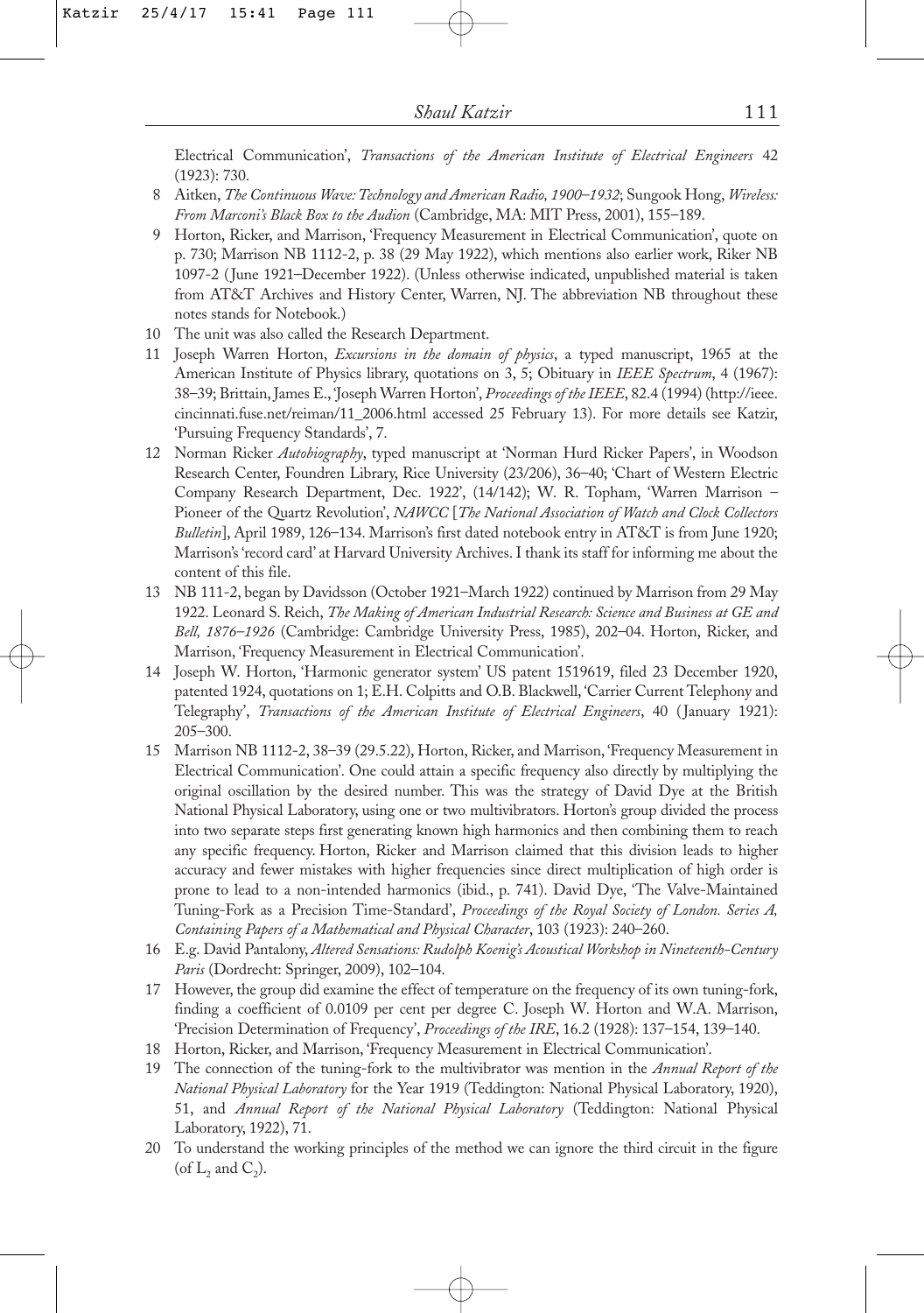- 21 Horton, Ricker, and Marrison, 'Frequency Measurement in Electrical Communication', 739–741; Ricker NB 1097-2, especially 41–42 (22 July 1922); Joseph W. Horton, 'Source of Waves of Constant Frequency', patent, US1560056, filled 1 May 1923 (issued November 1925).
- 22 Horton, Ricker and Marrison, 'Frequency Measurement in Electrical Communication', 731.
- 23 Marrison NB 1112-2, 38–41; Horton, Ricker and Marrison, 'Frequency Measurement in Electrical Communication', 734–736; a report of R.V.L. Hartley to Harold Arnold 28 November 1922 (loc 79 10 01 14, in Arnold's papers), Warren A. Marrison, 'The Evolution of the Quartz Crystal Clock', *The Bell System Technical Journal*, 27 (1948): 510–588, 528; Marrison (NB 1444, 42, 149–153).

The synchronous motor was based on the phonic wheel, a well-known instrument at the time, consisting of a cogwheel whose centre is an electromagnet and its circumference is made from soft iron. When the iron-circumference moves near a tuning-fork, itself made from a magnetized metal, it becomes magnetic. Consequently, magnetic forces on the teeth, from the electromagnet and the tuning-fork the teeth adjust the wheel to rotate in phase with the tuning-fork. Due to a few technical problems with the motor the group devised a few models eventually settled on a 100-cycle motor geared directly to the clock mechanism.

- 24 On these methods and the relations between AT&T's clock and earlier tuning-fork based frequency standards and clocks see Katzir, 'Time Standards from Acoustic to Radio', 116–120.
- 25 Horton, Ricker, and Marrison, 'Frequency Measurement in Electrical Communication', 736.
- 26 Horton and Marrison, 'Precision Determination of Frequency', first quote 141. Marrison, 'The Evolution of the Quartz Crystal Clock', 528–530; United States National Bureau of Standards, *Standards Yearbook* (U.S. Govt. Print. Off., 1927), 44. D.W.Dye and L. Essen, 'The Valve Maintained Tuning-fork as a Primary Standard of Frequency', *Proceedings of the Royal Society of London. Series A*, 143 (1934): 306.
- 27 The high number of 'suggestions' recorded in the laboratory's notebooks and the diversity of their subjects, even within the same notebook, testify to the practice of examining alternative means also to methods in use. See, for example, notebooks of Ricker and Marrison.
- 28 Davidson and Marrison, NB 1112-1, especially 38 (Marrison, 29 May 1922 a report about earlier work), Ricker NB 1097-2, especially 21 (26 July – rod) 23, 30 (26 August, 2 December 1921 – bar), Marrison, NB 1444, *passim* 55 (12 November 1924 – bar), 73–78 (8 December 1924 – torsional oscillations). On quartz see also the list of suggestions in NB 2161 and NB 2162. AT&T archive has not kept Horton's notebook, so the discussion here relies more on Marrison's research. His notebooks, however, mention also work of the group in general without assigning a particular author.
- 29 Warren A. Marrison, 'Some Facts about Frequency Measurement', *Bell Laboratories Record*, 6 (1928): 385. Lloyd Espenschied, 'The Origin and Development of Radiotelephony', *Proceedings of the Institute of Radio Engineers*, 25, (1937): 1101–1123.
- 30 To reach the new frequency range, by 1928 Horton group added a cathode ray oscillograph, which allowed higher multiplications of the input frequency. Still, piezoelectric resonators suggested a simpler method to attain very high frequencies. Horton and Marrison, 'Precision Determination of Frequency', 142.
- 31 Shaul Katzir, 'From Ultrasonic to Frequency Standards: Walter Cady's Discovery of the Sharp Resonance of Crystals', *Archive for History of Exact Sciences*, 62 (2008): 469–487; idem, 'War and Peacetime Research on the Road to Crystal Frequency Control', *Technology and Culture*, 51 (2010): 99–125.
- 32 Ibid., 117–120.
- 33 Marrison, NB 1112-1, 38 (29 May 1922).
- 34 Katzir, 'Pursuing Frequency Standards', especially 13–14.
- 35 Marrison NB 1444, 55 (15 November 1924).
- 36 NB 1444, 177 (20 July 1925). In his history of the quartz clock Marrison implies that his November 1924 suggestion was a first attempt 'for a combined time and frequency standard', which did not became a basis for a clock only because a simpler method was proposed. Marrison, 'The Evolution of the Quartz Crystal Clock', 537–539. The contemporary evidence, however, points to the use of the clock as 'a convenient method of checking the frequency over long intervals' (NB 1444, 177), rather than an attempt to establish a time standard.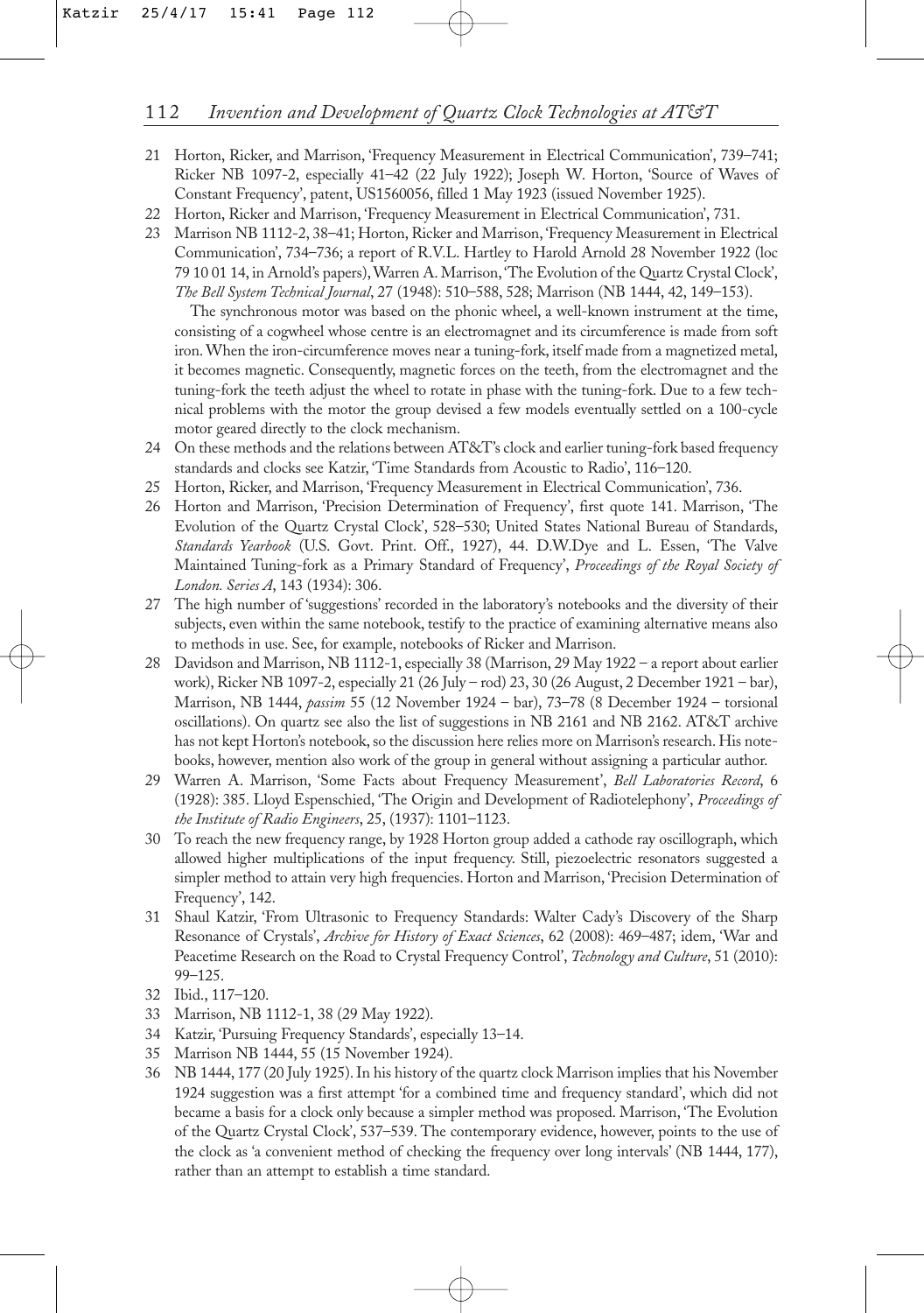- 37 On the use of this range for multiplex at the Bell system see E.H. Colpitts and O.B. Blackwell, 'Carrier Current Telephony and Telegraphy', *Transactions of The American Institute of Electrical Engineers*, 40 (1921): 205–300; T.E. Shea and C.E. Lane, 'Telephone Transmission Networks Types and Problems of Design', *Transactions of The American Institute of Electrical Engineers,* 48 (1929): 1031–1044.
- 38 See Marrison's notebooks for efforts to extend the range of quartz frequencies, and for attempts to use the same oscillator for a few frequencies. For an explicit mention of control at these frequencies see Hecht in Marrison NB 2162, 169 (15 November 1926).
- 39 NB 1444, 129 (19 March 1925).
- 40 With a thought to future patent claims Marrison referred to the source in a general way. Yet from the context it is clear that the radio frequency source in his mind (and the one actually used in its tests) was a piezo-oscillator.
- 41 Marrison NB 1444, 168–169 (25 June 1925), Marrison, 'Subharmonic frequency producer', US patent 1733614, filed 20.8.27. Unlike the source frequency the resulted alternating current is not sinusoidal (i.e. symmetric in time and in positive and negative current). Yet this was not an obstacle for using the output oscillation as an input for further manipulations.
- 42 Marrison NB 2161, 28 (23 July 1926). Marrison wrote that '[s]everal methods are possible for' operating a synchronous motor and presented a 'typical method' for that end. Unfortunately, the AT&T archives do not possess records of the team's crystal research from October 1925 to April 1926.
- 43 NB 2161, 28 (23 to 31 July 1926).
- 44 NB 2161, 28 (signed 31 July 1926) and 32 (2 August 1926).
- 45 NB 2161, 34 (5 August 1926). Since the resonator possesses significance capacity, in checking the device Marrison dispensed with the independent capacitor. To allow reaching different values from the same circuit he used a variable resistor.
- 46 NB 2161, 62 (10 November 1926), 63 (17 November 1926), NB 2162, 169–171 (15 November 1926).
- 47 NB 2161, 73–74 (27 January 1927).
- 48 In the initial suggestion the voltage from the piezo-oscillator alone was insufficient to overcome the negative potential of the battery  $\mathrm{E}_{\phi}$  as was the case in Marrison's earlier suggestions. In the operating version, which the group developed in the coming weeks, the circuit was tuned to allow current at the peeks of the oscillator's positive voltage, and the voltage from the harmonic oscillator was used only to vary the value of the average current through the tube; Warren A. Marrison, 'Frequency Control System', US patent 1,788,533, filed 28.3.1927.
- 49 R.V.L. Hartley, NB 1060-1101-3 (30 December 1922); quotation from Marrison NB 1444, 175 (10 July 1925); S Millman, ed., *A History of Engineering and Science in the Bell System: Physical Sciences (1925–1980)* (New York: Bell Telephone Laboratories, 1983), 801–808; William A. Knoop, 'Synchronizing system', US1747248, filed 10 February 1928, patented 18 February 1930. Apparently uses of variations of magnetic permeability were rare outside AT&T, for an exception see Quincy A. Brackert, 'Receiving system', US1567566, filed 12 April 1921. Brackert worked at Westinghouse.
- 50 They imply that this conclusion had been reached before the invention of the circuits described in their paper, i.e. before March 1927, but I haven't found an earlier indication for such a strong claim; Horton and Marrison, 'Precision Determination of Frequency', 143.
- 51 Marrison, 'Frequency Control System'. US patent 1,788,533. The patent included a few improvements on the suggestion from January.
- 52 On the development of alternative frequency dividers, see Katzir 'Pursuing Frequency Standards'.
- 53 Horton and Marrison, 'Precision Determination of Frequency', 148–149, NB 2162, 188, 189, (31.3.1927, 8.4.1927, entries by J.L. Whittaker, a researcher at Marrison's group).
- 54 Marrison, 'The Evolution of the Quartz Crystal Clock', 528–530; Marrison NB 1444, 97–105, (24 January 1925).
- 55 Steven J. Dick, *Sky and Ocean Joined: The U.S. Naval Observatory 1830–2000* (Cambridge University Press, 2002) Chapter 11, especially 461–462.